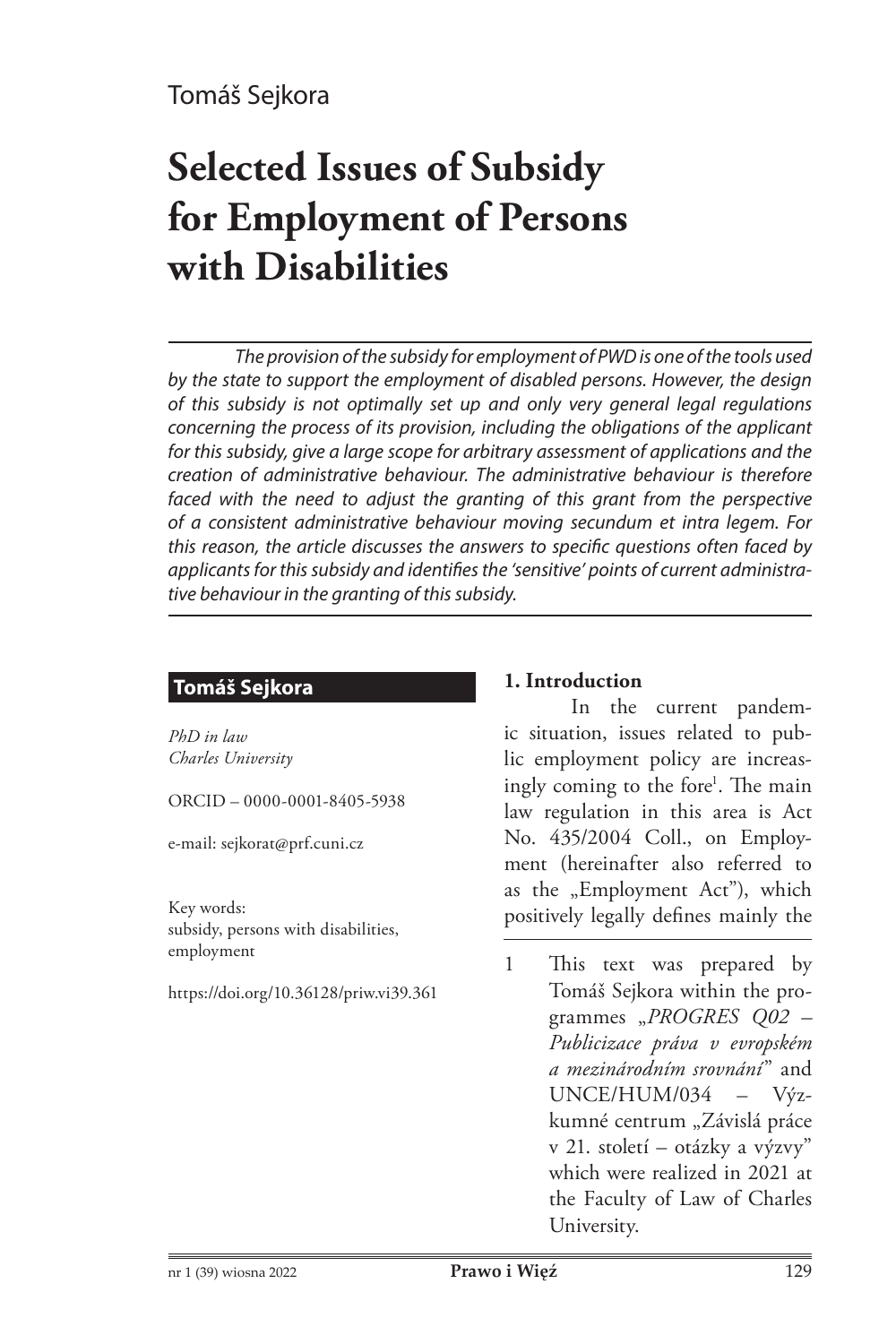instruments of passive or active employment policy<sup>2</sup>. One of the measures of active employment policy is support for the employment of persons with disabilities, where the Employment Act is intended to create conditions under which disabled individuals have access to increased assistance and care in accessing employment and in employment itself3 . The Employment Act also provides other instruments that can significantly influence the situation on the labour market in the employment of specifically disabled persons, one of the most important of those instruments is the subsidy to support the employment of persons with disabilities on the protected labour market under the provision of Section 78a of the Employment Act. subsidy. As Židoňová points out, this benefit is an entitlement benefit, which means it is provided to the employer regardless of the situation on the labour market, so it cannot be classified as an active employment policy $^4.$  The provision of the entitlement subsidy under Section 78a of the Employment Act does not always correspond to the objectives of the state employment policy, precisely because of its entitlement.

The purpose of this article is to focus on specific theoretical and application problems that have to be faced when providing and drawing the subsidy to support the employment of persons with disabilities on the protected labour market (hereinafter referred to as the "subsidy for employment of PWD"). The article was prepared using a qualitative approach based primarily on the descriptive and analytical scientific method and the results of empirical legal research based on the interaction between employers on the protected labour market and the Labour Office of the Czech Republic. Nevertheless, the article should be considered as only a doctrinal result, as the actual verification of the conclusions expressed in praxis will not be carried out by preparing a follow-up expert article.

## **2. Basic conditions granting the subsidy**

In order for an employer to even consider applying for the subsidy for employment of PWD, it must first resolve its status in relation to the Labour Office of the Czech Republic. Only an employer who employs more than 50 % of persons with disabilities out of the total number of its employees and with whom the Labour Office of the Czech Republic has also agreed on the recognition of the employer as an employer on the protected labour market pursuant to the provisions of Section 78 of the Employment Act will be

<sup>2</sup> On the definition of passive and active employment policy compare Ladislava Steinichová et al., *Zákon o zaměstnanosti. Komentář* (Prague: Wolters Kluwer ČR, 2010), 4.

<sup>3</sup> Jan Pichrt, "Aktivní politika zaměstnanosti", [in:] *Právo sociálního zabezpečení*, ed. Kristina Koldinska (Prague: C. H. Beck, 2018), 235.

<sup>4</sup> Steinichová et al., *Zákon o zaměstnanosti. Komentář*, 161.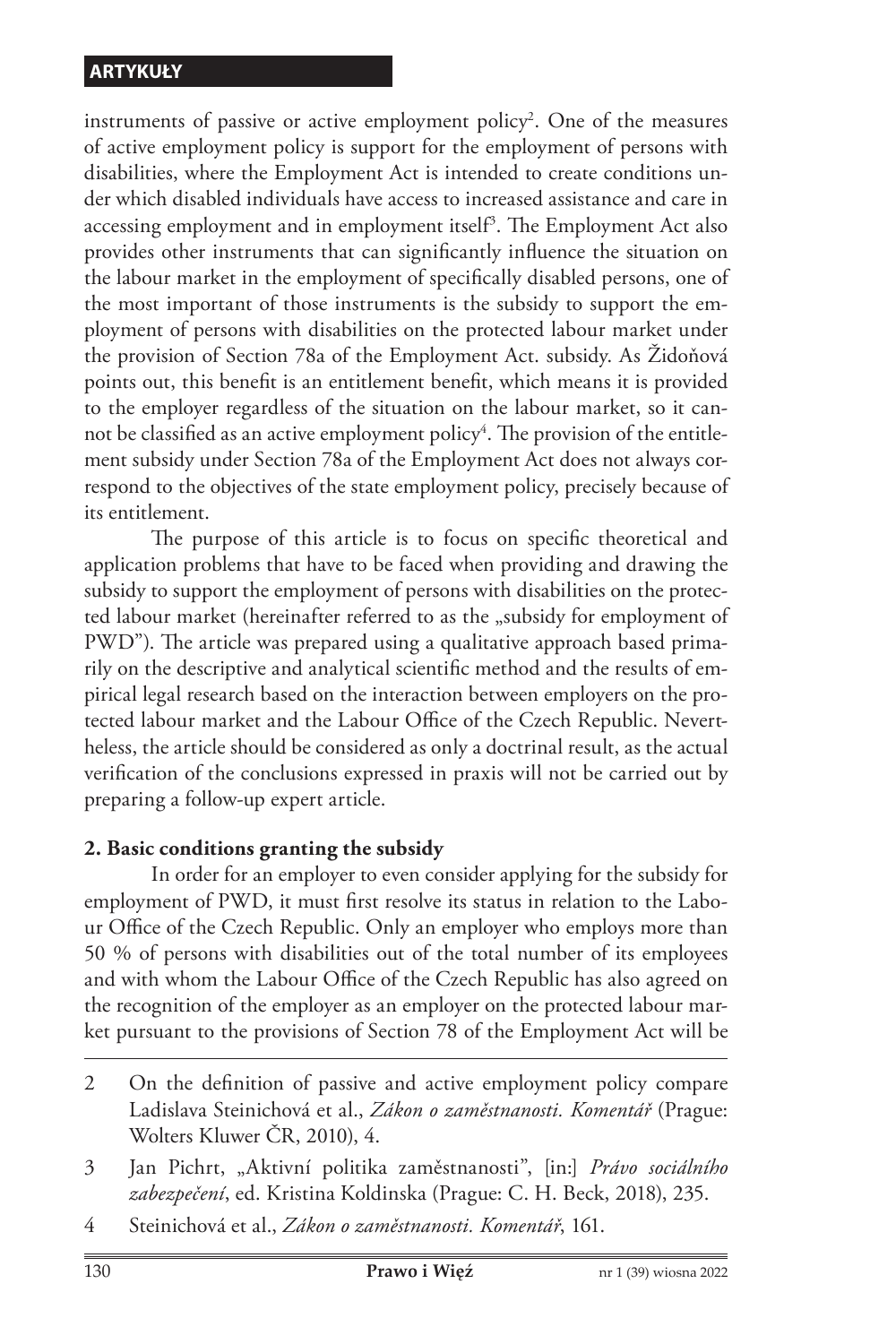entitled to the subsidy for employment of PWD. This agreement can only be concluded under the conditions stipulated in Section 78(2) of the Employment Act, where the above-mentioned employment relationship of persons with disabilities is supplemented by other conditions, such as the method of payment of wage costs, integrity in the sense of having committed an administrative or criminal offence in the field of employment or labour inspection, or the existence of facts relevant to liquidation or insolvency proceedings. After the conclusion of an agreement on the recognition of an employer on the protected labour market, the employer becomes a subject of the protected labour market<sup>5</sup> and therefore also a person entitled to apply for a subsidy under the provisions of Section 78a of the Employment Act.

Now to the Subsidy for employment of PWD itself. It is designed to compensate, by way of partial reimbursement, for wages or salaries and other costs incurred by employers in employing persons with disabilities<sup>6</sup>. The subsidy is provided quarterly in retrospect<sup>7</sup> and the regional branch of the Labour Office of the Czech Republic, in whose district the employer, who is a legal person, has its registered office or in whose district the employer, who is a natural person, has its residence, is competent to provide the subsidy<sup>8</sup>. The application for the subsidy shall include a list of employees with disabilities and evidence that the employees for whom the employer is requesting the subsidy are persons with disabilities<sup>9</sup>.

## **3. Legal nature of the employment subsidy for employment of PWD**

The first question of a theoretical nature opens up over the very nature of this subsidy, the answer to it has implications for financial regulation. There is no doubt that the subsidy for the employment of PWD is a legal form of subsidy within the meaning of Section 3(a) of Act No. 218/2000 Coll., on budgetary rules. According to this provision, subsidy means funds from the state budget, state financial assets or the National Fund provided to legal or natural persons for a specified purpose. The same has also been established by case law, for example in the decision of the Supreme Administrative Court of the Czech Republic of 12 December 2017, No 7 Ads 343/2017-35, which confirms that this subsidy is a special purpose subsidy. As the Supreme Administrative Court of the Czech Republic summarizes, "[t]he subsidized contribution is clearly an incentive measure, its purpose is to stimulate the interest of entrepreneurs in employing persons with disabilities and to compensate

- 8 According to the provisions of Section 78a(1) of the Employment Act.
- 9 According to the provisions of Section 78a(5) of the Employment Act.

<sup>5</sup> According to the first sentence of Section 78(1) of the Employment Act.

<sup>6</sup> According to the provisions of Section 78a(1) of the Employment Act.

<sup>7</sup> According to the provisions of Section 78a(4) of the Employment Act.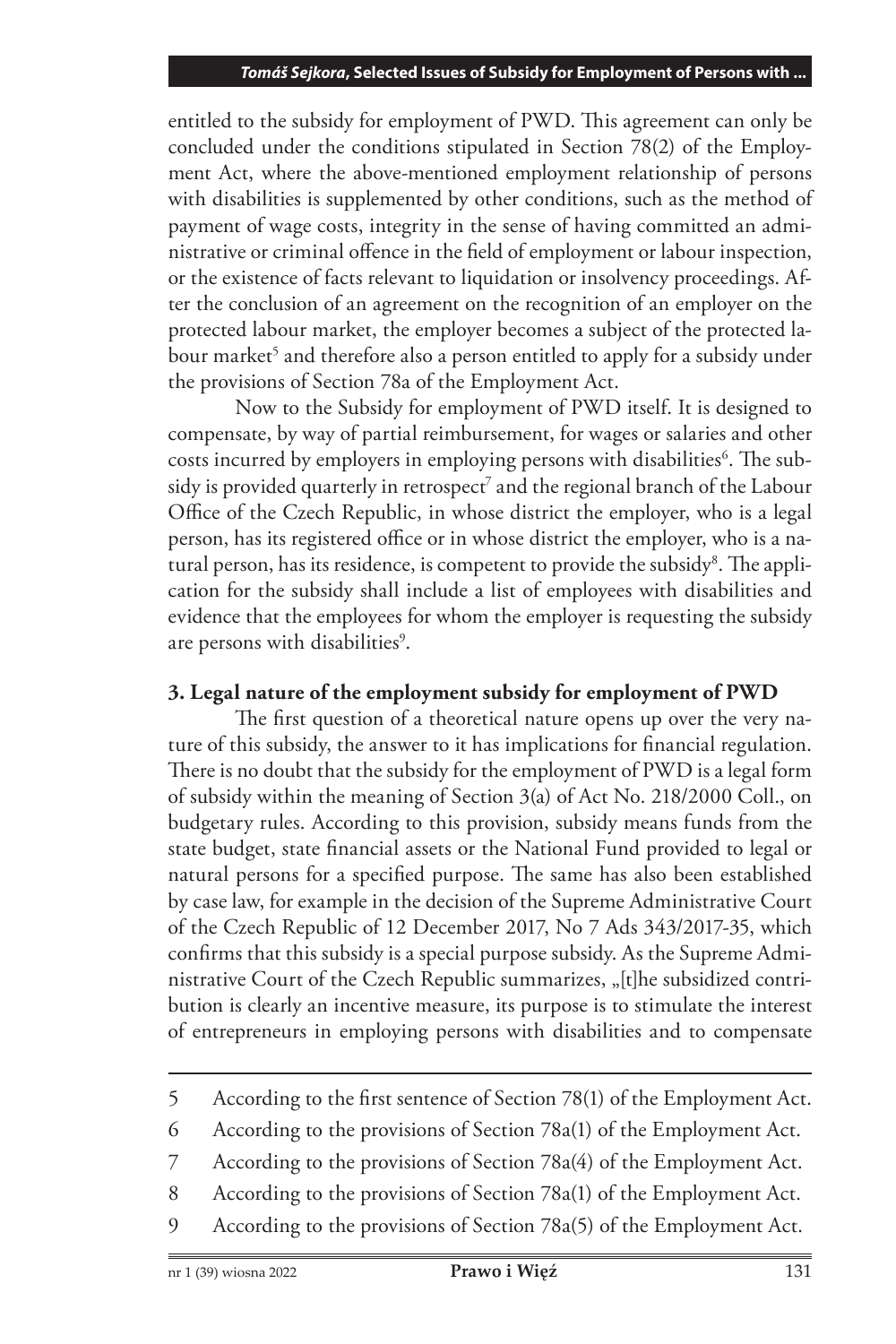for any reduced revenues and increased costs due to their employment. The funds earmarked for these subsidies are provided from the budget chapter of the Ministry of Labour and Social Affairs and are subject to budgetary rules. By its nature, it is an subsidy for a specified purpose. It is a subsidy which is not granted by the Labour Office on the basis of an agreement, but to which the employer is entitled if the legal conditions are met"<sup>10</sup>. However, the reasons which led this Court to conclude that the subsidy is for a specified purpose are no longer set out in the written judgment.

For non-purpose subsidies, they must be provided for specific services, goods or a specific programme, and therefore these subsidies oblige their recipients to use the money provided under the subsidy for a specified purpose, which is also a condition for the provision of the subsidy itself<sup>11</sup>. For this reason "[s]ubsidy for a specified purpose are strictly accountable and the recipient must demonstrate that it has used the subsidy for the specified purpose"12. It is therefore clear from the above theoretical conclusions that a special purpose subsidy is defined by the definition of the use to which the subsidy is put. At first view, it might seem that this aspect is completely absent in the case of a subsidy for the employment of PWD since the Employment Act does not prescribe the purpose for which the subsidy is to be used. However, the opposite is true. This is because the subsidy can also be provided on a time basis. A very common type of subsidy is the ex-post subsidy, where the funds are provided to the recipient only after the completion of the programme, purchase of a property or purchase of a service by the recipient of the subsidy, and the subsidy thus compensates for the recipient's expenses that he or she had already incurred for the subsidy from his or her resources before the subsidy was provided<sup>13</sup>.

What is missing in the case law, is the classification of the subsidy for the employment of PWD based on the criterion of the type of expenditure, according to which the subsidy is divided into investment and operating subsidies. This classification has major tax and accounting impacts. While investment subsidies are provided to finance a specific investment, operating subsidies are used to finance operating, recurrent expenditures to meet the needs of the beneficiary in the financial year. Thus, from this perspective, a subsidy for the employment of PWDs is a regular subsidy, as its provision primarily finances the employer's wage and other costs related to the employment of

13 Ibidem, 177.

<sup>10</sup> Decision of the Supreme Administrative Court of the Czech Republic of 12 December 2017, No. 7 Ads 343/2017-35.35.

<sup>11</sup> Marie Karfíková, *Teorie finančního práva a finanční vědy* (Praha: Wolters Kluwer ČR, 2017), 176.

<sup>12</sup> Ibidem.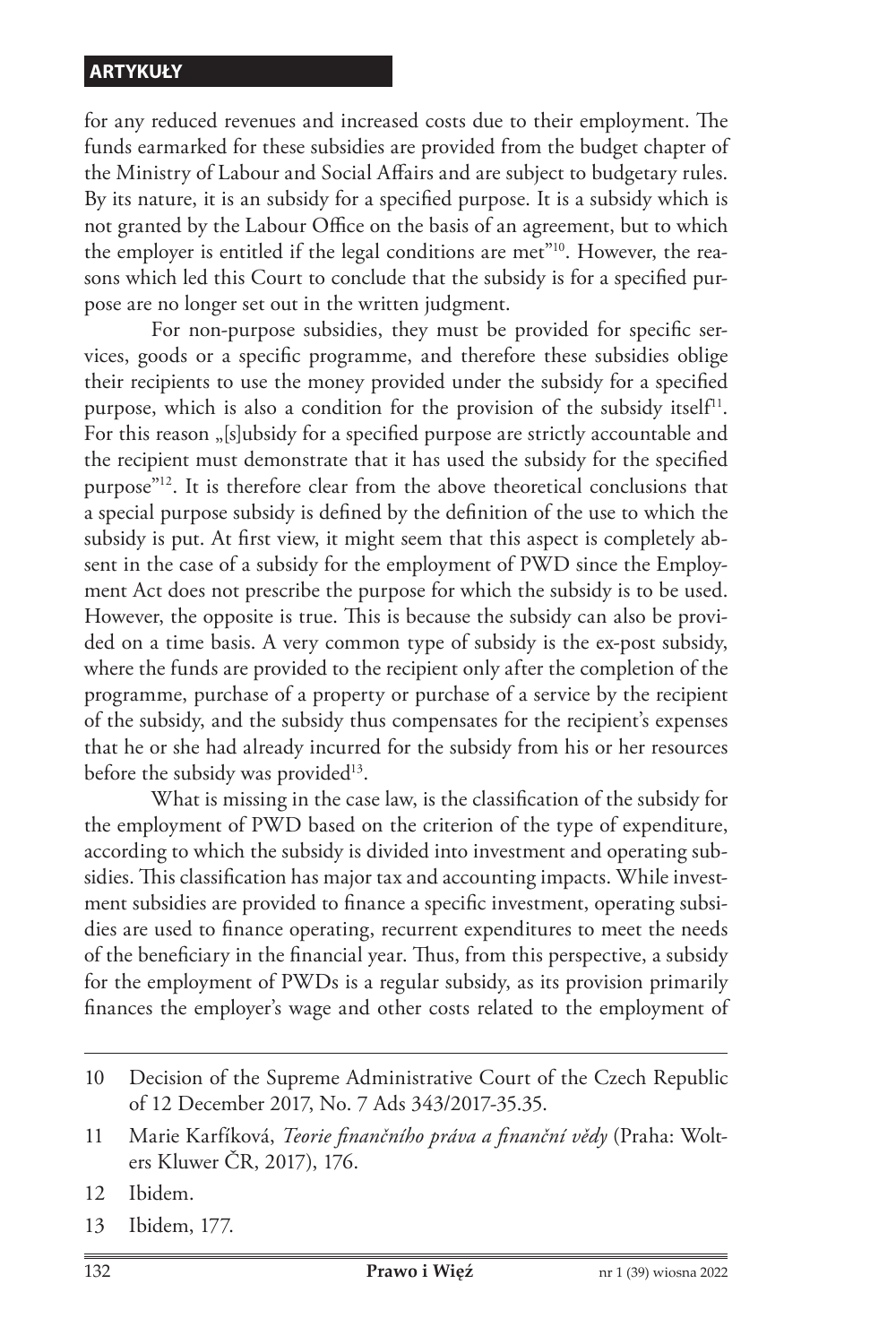persons with disabilities. The Subsidy for employment of PWD is therefore an operating special-purpose subsidy.

## **4. Formation of the claim**

First of all, it should be pointed out that the entitlement to the employment subsidy for employment of PWDs arises by law, but the prerequisite for this entitlement is the timely submission of a written request for this subsidy, no later than the end of the calendar month following the end of the relevant calendar quarter for which the subsidy is requested<sup>14</sup>. The Labour Office of the Czech Republic will then grant the subsidy if the employer still meets the conditions set out in Section 78 of the Employment Act for agreeing on recognition of the employer as an employer on the protected labour market and at the same time does not have, as of the last day of the relevant calendar quarter<sup>15</sup>:

- any tax arrears recorded in the tax records kept by the relevant tax or customs office,
- any arrears of social security contributions and state employment policy contributions, and
- any arrears of insurance and penalties for public health insurance except in cases where:
	- repayment in instalments has been permitted and the employer is not in delay with the repayment of instalments, or
	- the sum of arrears as of the last day of the calendar quarter did not exceed CZK 10,000 and the employer has paid these arrears by the 15th day of the calendar month following the calendar quarter for which the employer applies for the contribution or has paid them within 5 working days from the date on which the employer learns about these arrears from the Labour Office of the Czech Republic (hereinafter referred to as the "condition of no arrears"). However, in exceptional cases worthy of special consideration, the Minister of Labour and Social Affairs may waive the condition of being debt-free in respect of failure to meet the deadlines set for the payment of the employer's arrears, 16 or the Ministry of Labour and Social Affairs may waive the condition of no arrears in respect of the sum of the employer's arrears which exceeded CZK 10,00017 on the last day of the relevant calendar quarter, in either case, based on a written and reasoned request from the employer.

- 16 Section 78a(15) of the Employment Act.
- 17 Section 78a(16) of the Employment Act.

<sup>14</sup> Section 78a(4) of the Employment Act.

<sup>15</sup> Ibidem.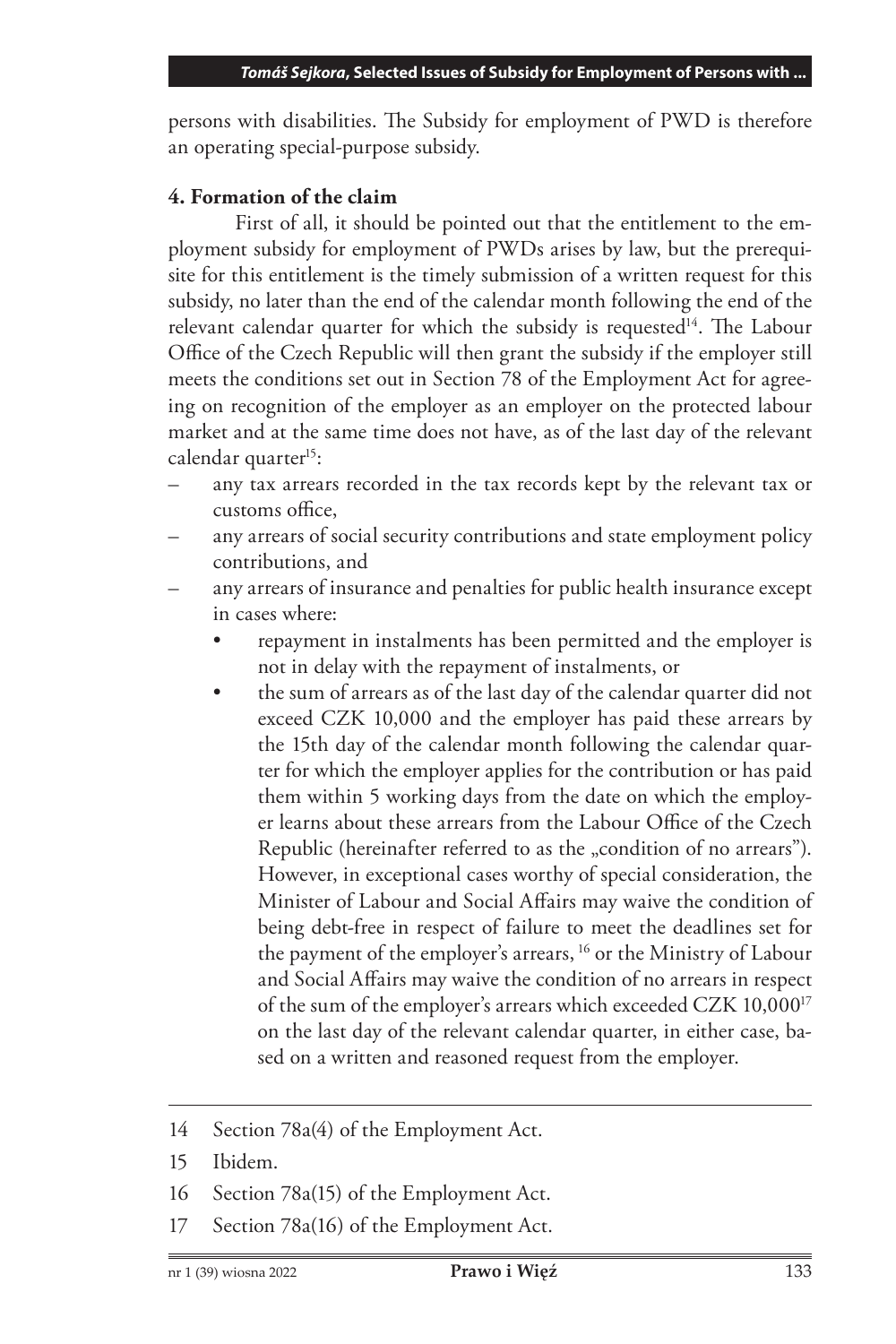The Employment Act also sets out obstacles under which the Labour Office of the Czech Republic will not provide a subsidy in the event of a violation of the employer's obligations in the area of employment and labour law.

The components of the application must also be kept in mind to complete the application. According to the provisions of Section 78a(5)(a), the essential document forming part (not an attachment) of the application is a list of names of employees who are persons with disabilities and employees who are persons with more severe disabilities, with their birth number, date of commencement and termination of employment, health insurance company code, funds spent on wages or salaries, including social security contributions and contributions to the state employment policy and public health insurance premiums, where it is an established administrative behaviour that the list of names is documented on a form issued by the Ministry of Labour and Social Affairs of the Czech Republic<sup>18</sup>. The issue of this form will be dealt with in the second part of this paper. The other part is to prove that the employee for whom the subsidy is claimed is a person with a disability. This fact is documented only once at the employer's first application and thereafter whenever there is a change in the facts.

### **5. Amount of the subsidy and selected additional costs of the increase**

The amount of the own subsidy for the employment of PWD is regulated by the provisions of Section 78a(2) of the Employment Act, which defines it as a reimbursement of the actual expenditure on wages or salaries in the monthly amount of 75% of the actual expenditure on wages or salaries for an employee in an employment relationship who is a person with a disability, including social security contributions and public health insurance premiums paid by the employer. However, pursuant to the provisions of Section 78a(17) of the Employment Act, together with Government Decree No 388/2020 Coll., this subsidy is capped at CZK 13,600 per employee who has been granted a 1st-3rd degree of disability and CZK 5,000 per month per employee who is a person with a disability.

The employer is also entitled to a lump sum of CZK 1,000 per month for each disabled person in the employment relationship. In addition, an employer may claim an increase in the subsidy for an employee who has been granted a 1st - 3rd degree of disability, but not more than the difference between the amount of CZK 13,600, i.e. the maximum amount of this subsidy, and the amount of the separate employment subsidy for employment of PWD provided to compensate for the employee's wage or salary costs per month. In total, the Labour Office of the Czech Republic may provide the employer with a subsidy, including any increase, up to CZK 14,600 per month for

<sup>18</sup> This form is available from https://www.mpsv.cz/-/jmenny-seznamzamestnancu.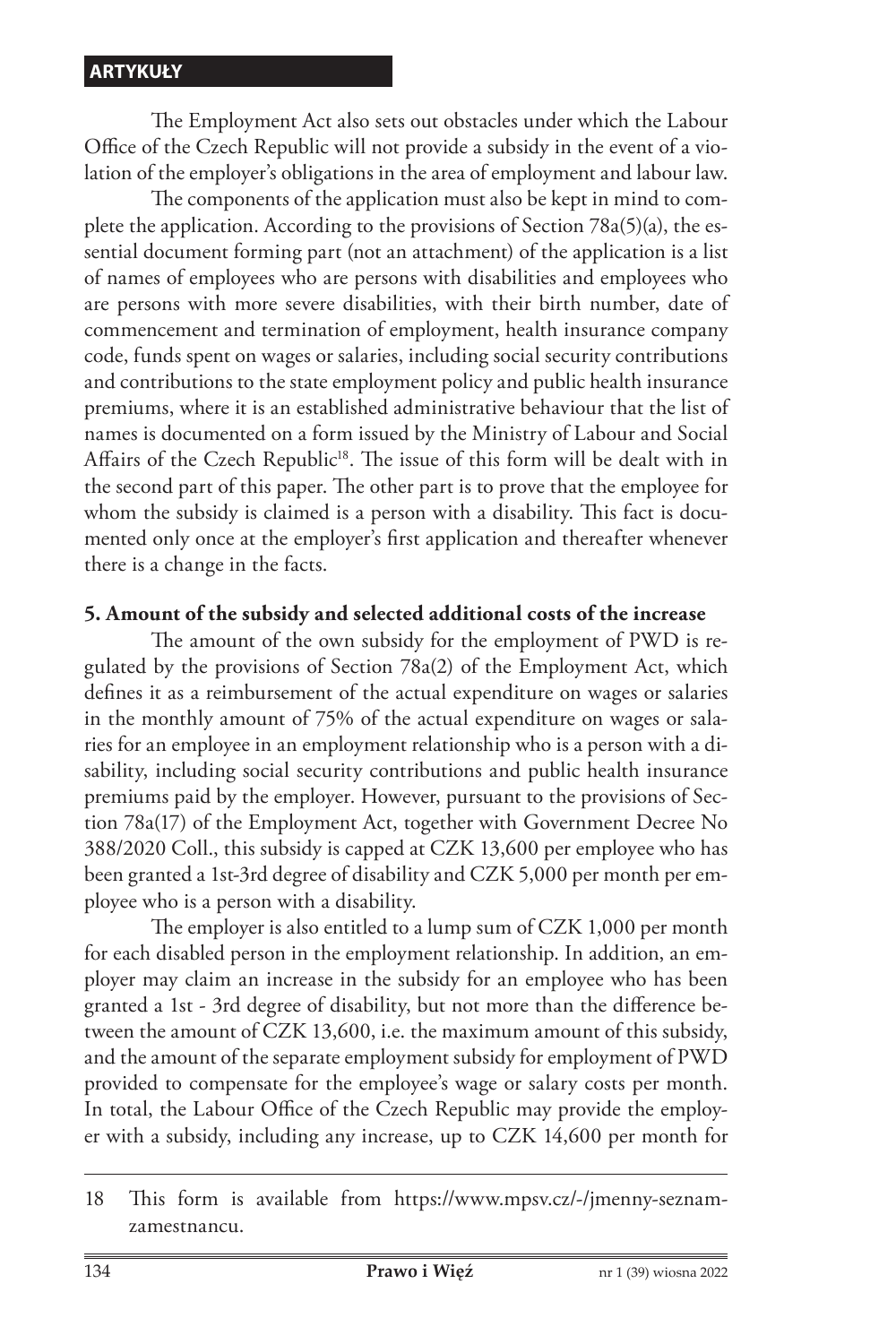people who have been granted 1st – 3rd degree of disability and up to 6.000 per month for people with medical disadvantages<sup>19</sup>.

The costs for increasing the employment subsidy for employment of PWD are regulated by the provision of Section 78a(12) of the Employment Act, which typologically distinguishes three individual categories. The first category is the cost of operating staff and assistants, the second category is the cost of transport associated with the employment of persons with disabilities and the third category is the cost of adapting the establishment, and finally, the third category will not be dealt with in detail in this article. In the case of the costs of operational staff and job assistants, this increase in the Subsidy for employment of PWD can be claimed in both cases where these employees are employed directly by the employer in the protected labour market or where the employer outsources them. However, in the case of outsourcing, it should be remembered that only job assistants can be outsourced<sup>20</sup>.

At this point, it seems appropriate to define how an operational employee's job description differs from a job assistant description. In my opinion, the job description is clear from the job title itself. An operational employee should perform work in connection with ensuring operations, i.e. as a rule, it should be an employee in a managerial or supervisory position performed in connection with the employment of disabled persons. Demonstratively, the specific activities that will be the job description of an operational employee include leading and managing the work team, coordinating the work of persons with disabilities, providing support to these persons, especially by accompanying them to the workplace, providing transport to the workplace and providing overall support for their involvement in the work process at the employer, e.g. through regular organizational meetings with these employees, organizing work performed by persons with disabilities, ensuring health and safety at work, etc. It is thus clear that the aim of employing an operational employee is to achieve the operational viability of the employer's plant employing disabled persons. In contrast, a job assistant will generally perform auxiliary activities related to the employment of persons with disabilities. Again, some of the specific activities that will be included in the job description of the job assistant can be illustrated, such as providing assistance and support to these employees in their work, providing support to employees who are persons with disabilities by accompanying them to the workplace, providing transportation to the workplace and providing overall support in engaging these employees in the employer's work process, e.g. through regular organizational meetings with these employees, helping to create a suitable working environment for these employees or monitoring working conditions. It is clear, that the purpose of employing a job assistant

<sup>19</sup> Section 78a(3) of the Employment Act.

<sup>20</sup> Section 78a(12)(a)(2) of the Employment Act.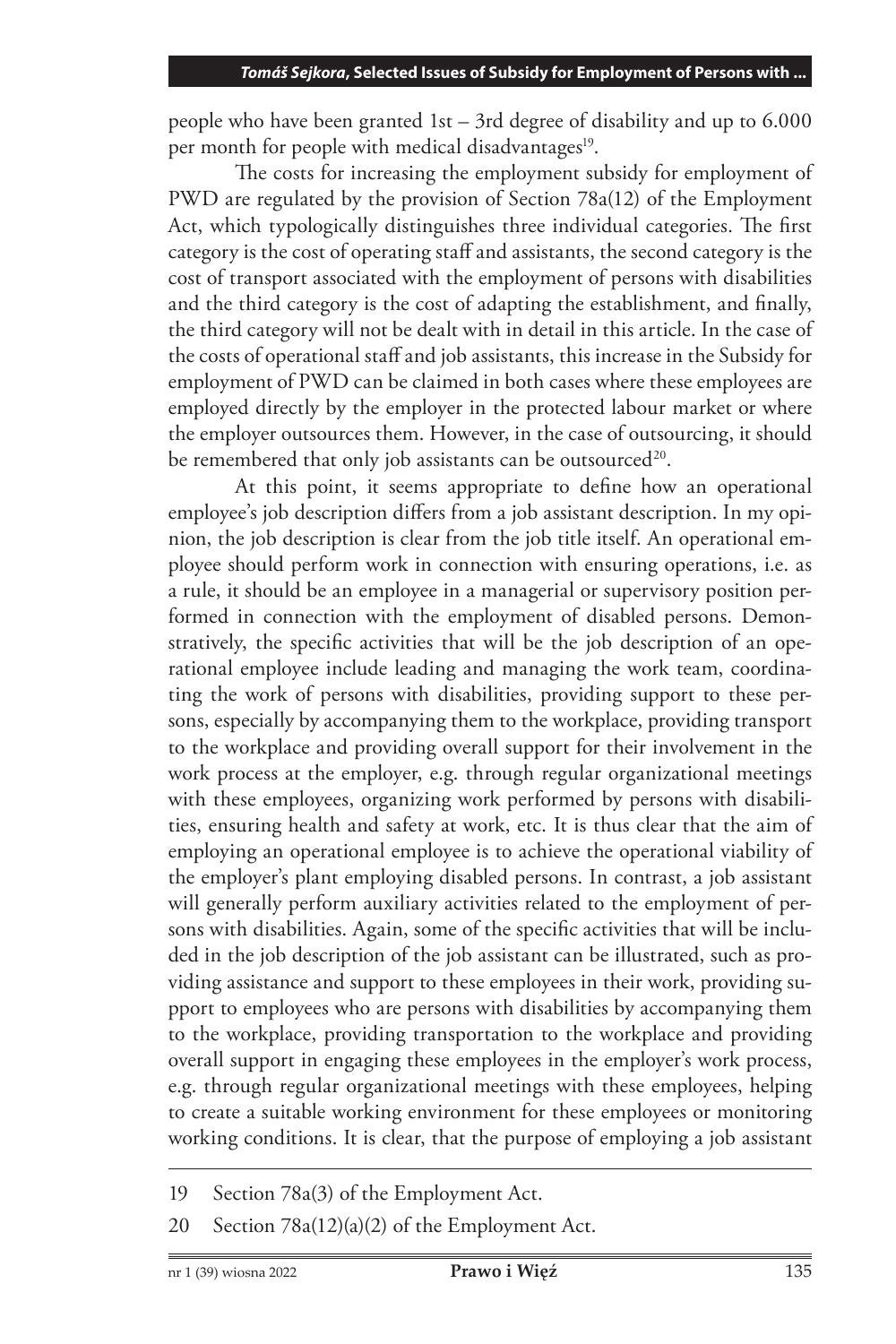is to provide personal assistance to other disabled employees in their work, but this may not only relate to the organisation of the work they do but may also be so targeted that the job assistant may do the work together with the disabled employee. In addition, although the job description of an operational employee will never include assisting the disabled employee in the performance of his or her work, as will often be the case with a job assistant, there may be some overlap between the job description of the operational employee and that of the job assistant.

Another aspect that very often plays a role in the application of the employment subsidy for employment of PWD increase is the fact that individual regional branches of the Labour Office of the Czech Republic, when assessing the eligibility of the application of this increase, rely on the internal directive Methodological Instruction of the Labour Office of the Czech Republic on changes to the system of support for the employment of PWD (hereinafter referred to as the "Methodological Instruction")<sup>21</sup>, which, however, is not authored by the Ministry of Labour and Social Affairs of the Czech Republic<sup>22</sup>. In the case of outsourcing of job assistants, the Methodological Instruction states that the employer may "claim the costs it has incurred for the purchase of job assistance as a service"<sup>23</sup> and at the same time  $n$ , the job assistance provider with whom the employer concludes an agreement for the provision of work assistance must be authorised to provide such services, e.g. It may have in its object of business the provision of job assistance (it may be stated e.g. in the articles of incorporation, etc.), it may assign its employees to the employer of PWD on the basis of a temporary assignment agreement with its employee or on the basis of the authorisation resulting from Act No. 455/1991 Coll., on Trade Licensing Act, as amended (Trade Licensing Act)"<sup>24</sup>. From this wording of the Methodological Instruction, it is therefore clear that the employer in the protected labour market should verify the eligibility of the provider for the outsourcing of job assistants. Although this requirement seems legitimate from the point of view of excluding the involvement of an employer in the protected labour market in an illegal business,

- 21 Asociace zaměstnavatelů zdravotně postižených ČR, z.s., *Metodický pokyn ÚP ČR ke změnám systému podpory zaměstnávání OZP* (Prague: AZZP ČR, 2018), 28.
- 22 This fact was ascertained from communications with individual regional branches of the Labour Office of the Czech Republic containing copied information from the internal directive to which these branches refer, by comparing them with the methodological instruction of the Association of Employers of the Disabled of the Czech Republic.
- 23 Asociace zaměstnavatelů zdravotně postižených ČR, z.s., *Metodický pokyn ÚP ČR ke změnám systému podpory zaměstnávání OZP*, 25.
- 24 Ibidem.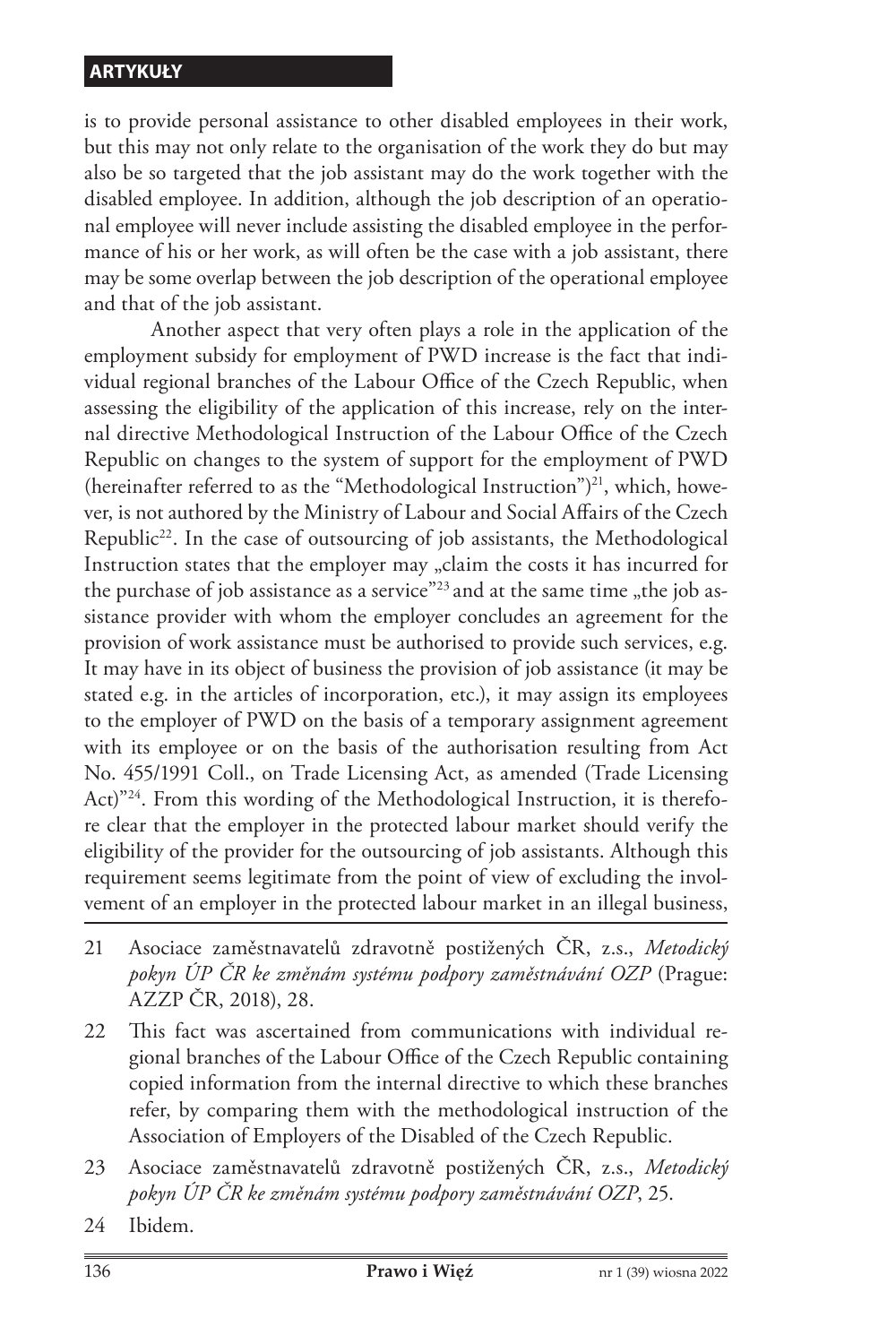this requirement is not supported by the Employment Act. The problem is the fact that neither the provisions of Section 78a of the Employment Act nor any other applicable provision prescribes what the applicant for an employment subsidy for employment of PWDs must document, since the general provision of Section 118(2)(a) of the Employment Act, according to which the application must be accompanied by documents certifying the facts stated in the application, applies only to active instruments of active employment policy, whereas an employment subsidy for employment of PWDs is not such an instrument. Thus, by the nature of the case, it can only be reasoned that if it is possible to claim an increase in this subsidy for a particular cost, it must be shown that the particular expense was an expense of the quality required by the Employment Act. The competent regional branch of the Labour Office of the Czech Republic should therefore not require the employer on the protected labour market to prove the authorisation of the provider of employment assistance and it is sufficient to prove the provision of this service and the costs of its acquisition<sup>25</sup>.

However, the situation in which an employer in the protected labour market secures operational employees and job assistance from its human resources is a glaring evergreen, especially in the case of operational employees. Pursuant to Section 78a(12)(a)(1) of the Employment Act, the deductible costs of the increase in the employment subsidy for employment of PWDs are the wage costs of operational employees and job assistants in the basic employment relationship with the employer, to the extent corresponding to the number of hours worked by operational employees or job assistants in assisting employees who are persons with disabilities. Very often in our praxis, we encounter the fact that regional branches of the Labour Office of the Czech Republic refuse to recognise wage expenses for operational employees if they are employed under an agreement for work, regarding the last sentence of Article V, paragraph 2.126 and paragraph 2.4.1.1 of the Methodological Instruction<sup>27</sup>. According to the provisions of Section 3 of the Labour Code, the basic employment relationship is the employment relationship and legal relationships based on agreements on work performed outside the employment relationship, i.e. also agreements on the performance of work. Furthermore, the above-mentioned provision of the Employment Act refers to wage costs, which, according to the effective accounting regulation, include not

- 25 See, for example, paragraph 24 of the judgment of the Supreme Administrative Court of the Czech Republic of 31 May 2017, no. 7 Ads 285/2016 - 35.
- 26 ".A job assistant can also be a person employed under a work performance agreement or a work activity agreement".
- 27 .The applicant shall provide a contract of employment for a job assistant or operational staff member".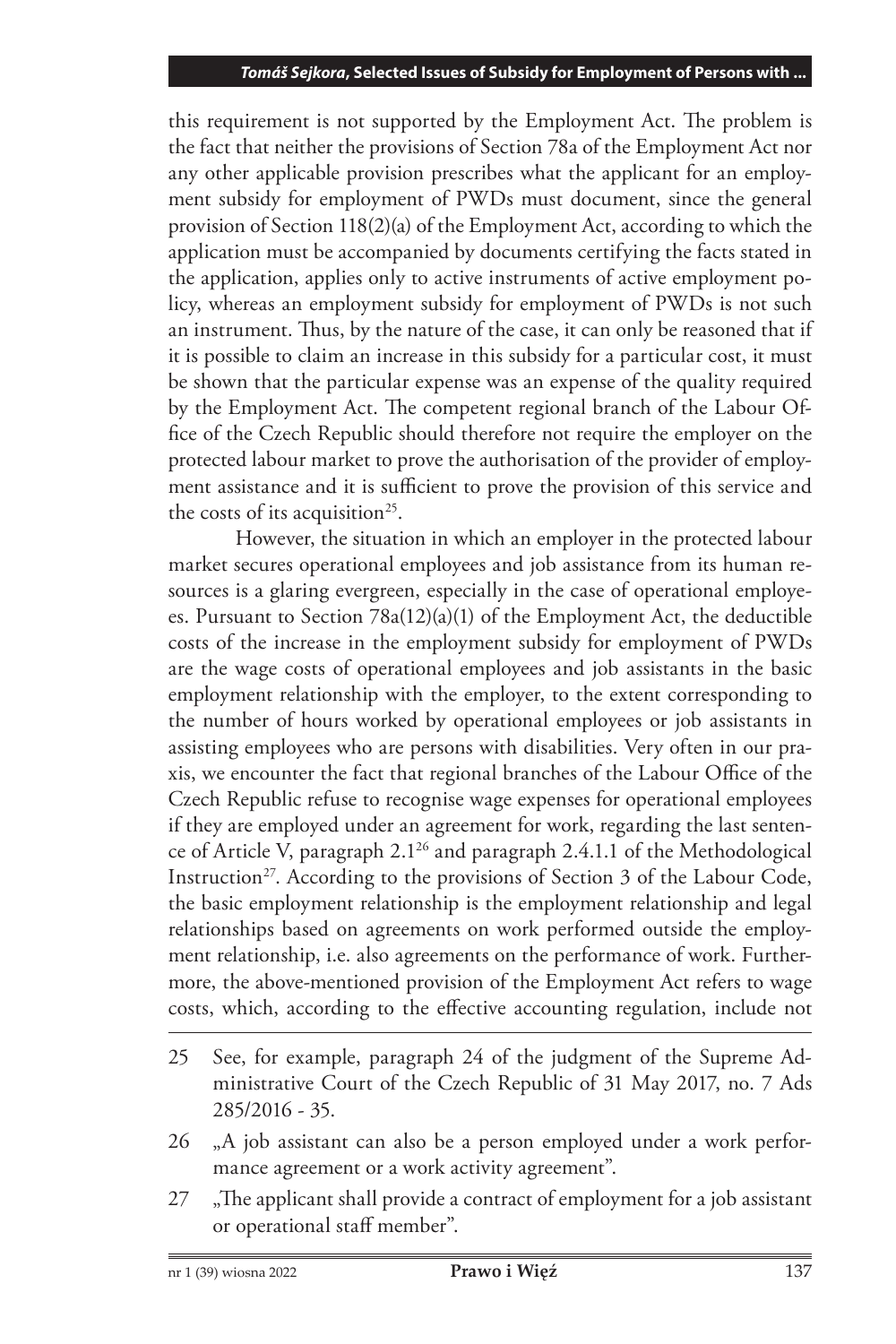only wages but also rewards based on the agreement on work performance and the agreement on work activity<sup>28</sup>. As required by the Constitutional Court, "there is a natural requirement that the interpreter of a particular provision of a legal regulation should not limit his or her view to only one or several provisions, but that he or she should understand it as part of a whole (system) which, with regard to the principles of uniformity and non-contradiction of the legal order, forms a logical or logically consistent whole of meaning with its other parts"29, at the same time, no objective reasons can be seen for adapting the interpretation of these general legal terms to the application of the provisions of Section 78a of the Employment Act differently from the Labour Code and accounting regulations.

However, the accessory nature of the increase in the Subsidy for employment of PWD also plays a very important role, as it is not a separate entitlement, but "merely an increase in the subsidy already granted, and this subsidy is undoubtedly linked to a specific disabled employee"30. It should be kept in mind that the increase in the Subsidy for employment of PWD should be applied to specific employees with disability status. If some of these employees are incapacitated for work, they are not eligible for an increase in the subsidy under Section 78a(12)(a) of the Employment Act. On the contrary, as the case law shows, there is nothing to prevent such an increase in the Subsidy for employment of PWD from being applied to the remaining employees with disability status $31$ , i.e., to effectively concentrate the work of job assistants and operations employees on those employees of that status who are performing work for the employer at a particular time.

The second type of cost that can be claimed for the Subsidy for employment of PWD, which is the focus of this article, is the cost of transporting employees who are disabled (hereafter referred to as  $_{n}$ PWD transport")

- 28 As it follows from the provisions of Section 24 of Decree No. 500/2002 Coll., implementing certain provisions of Act No. 563/1991 Coll., on Accounting, as amended, for accounting units that are entrepreneurs accounting in the double-entry bookkeeping system, together with Article 3.4 of the Czech Accounting Standard for Entrepreneurs No. 019, or as stated in Blanka Jindrová, "Účtová skupina 52 - Osobní náklady" *du.cz,* (2014). https://www.du.cz/33/uctova-skupina-52-osobni-naklady-uniqueidmRRWSbk196FNf8-jVUh4EpgquyPdTMRiXxqgImEpH4M/.
- 29 Ruling of the Constitutional Court of 26 February 2009, Case No. I. ÚS 1169/07.
- 30 Point 27 of the judgment of the Supreme Administrative Court of the Czech Republic of 31 May 2017, No 7 Ads 285/2016 - 35.
- 31 Compare judgment of the Municipal Court in Prague of 13 September 2017, No. 9 Ad 5/2015-39.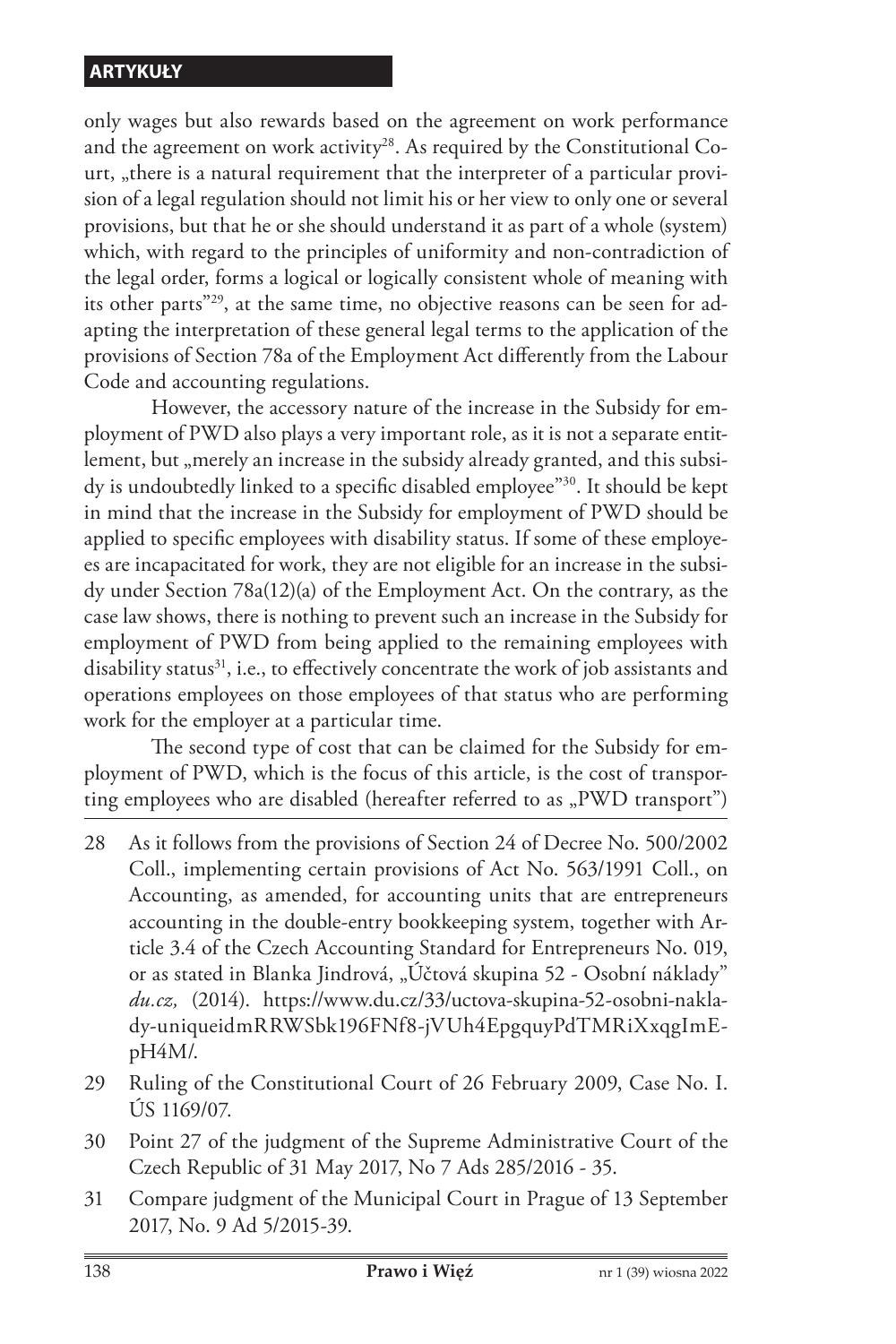or the cost of transporting materials and products. Unfortunately, the situation, in this case, is also unclear. However, the most important aspect appears to be who incurred the cost of transporting the employee. The wording of Section 78a(12)(b) of the Employment Act implies that it must be the employer's cost. Therefore, if it is a cost incurred by an employee with the status of a disabled person for transport to or from the workplace, it is irrelevant whether the employee will be transported by public transport, long-distance transport or by the employer's motor vehicle, which would employer compensate to the employee, it will not be a transport cost applicable to the increase in the disabled persons' employment subsidy.

This conclusion is supported by the additional context of the legal order. The application of the provisions of Section 6 of the Income Tax Act, which positively and negatively define what is subject to personal income tax for employees, or what performance by the employer is exempt from this tax, has a fundamental impact. If we look to the negative definition of the subject matter of the tax<sup>32</sup> or exemption<sup>33</sup> under this provision, we find that neither the personal income tax exemption nor the negative definition of income applies to such reimbursement of an employee's transportation costs to or from the workplace paid by that employee. Therefore, the reimbursement of the employee's transport costs to or from the workplace, if provided by the employer, would constitute income on the part of the employee which would be subject to this tax. Therefore, such reimbursement would be considered as a wage cost for the employee concerned before, but already considered in, the employment subsidy for employment of PWDs itself. However, the situation would be different in the case of reimbursement of travel expenses under the Labour Code, since reimbursement of travel expenses is not subject to personal income tax.

The first alternative is to provide the aforementioned activities of collecting PWD, transporting materials for the work of employees who are persons with disabilities or products made by them through an employee who will use his/her vehicle for this purpose. In this case, the most important question for claiming an increase in the Subsidy for employment of PWD is how to prove the costs that will be claimed. Given the above, it is also true here that proof of the actual incurrence of these costs can be expected. Therefore, it can only be recommended that the application for a Subsidy for employment of PWD should be accompanied by a document showing the employee's obligation to undertake a specific work trip, including the designation of individual stops so that the work trip can be reconstructed (e.g. a work trip order that also includes an agreement to use the employee's car. Furthermore, I believe that it is necessary to prove identification and consumption of used vehicle by

<sup>32</sup> See Section 6(7) of the ITA.

<sup>33</sup> See Section 6(9) of the ITA.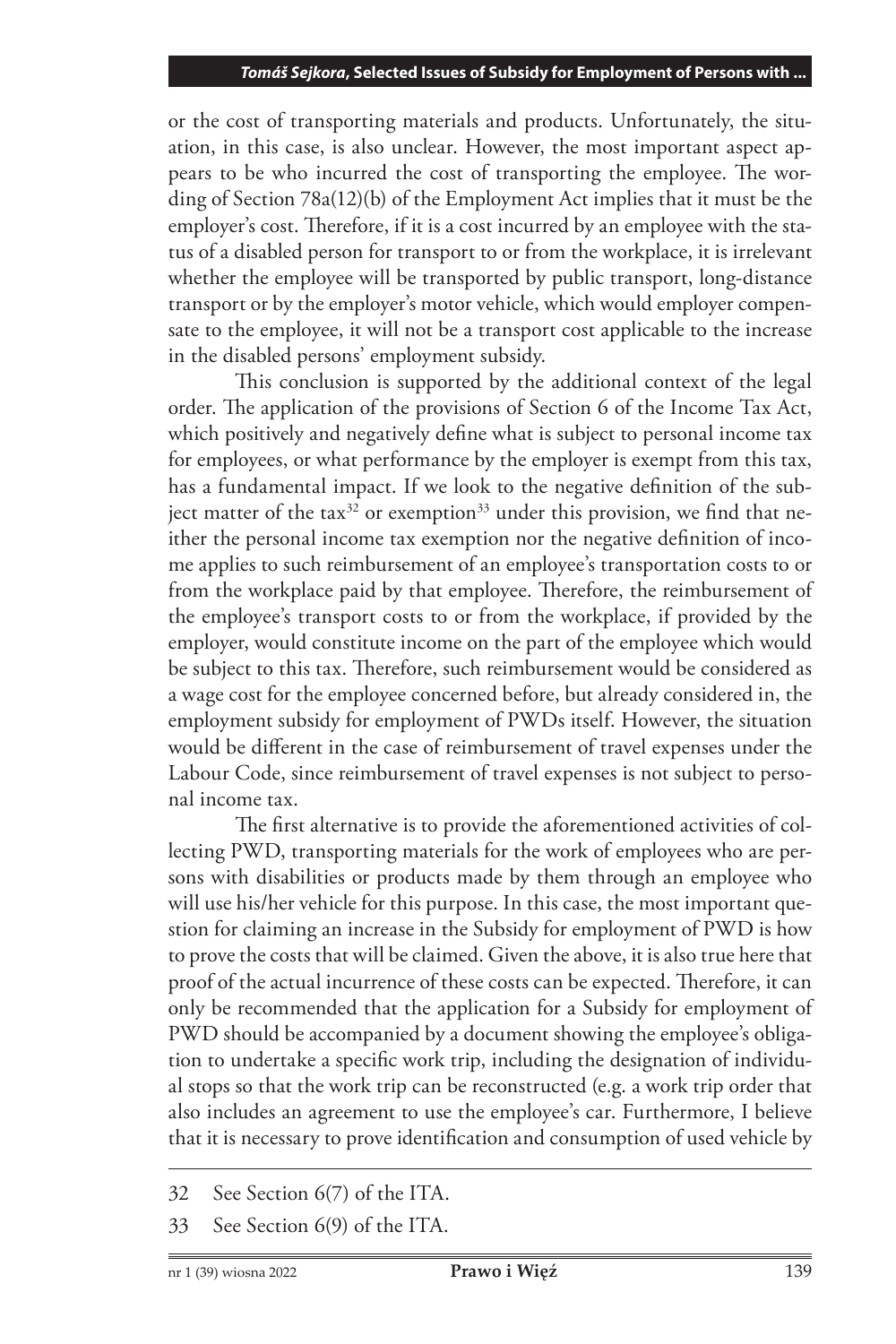a copy of the registration certificate, the employee's billing of the business trip and proof of reimbursement of the travel expenses so accounted for will be required. However, the methodological instruction used by many employees of the Labour Office of the Czech Republic provides different documents for proving this method of increasing the subsidy for the employment of PWD, namely , a large technical certificate of the used vehicle, a logbook containing the date, the number of kilometres travelled, the destination and purpose of the journey and its direct connection to the employees who are PWD, and a receipt proving the purchase of fuel"34. However, requiring such data or documents, in this case, would also be unsustainable from an employment law perspective, as it does not reflect the reality that the employee is not obliged to keep a logbook for his vehicle and does not have to prove the cost of fuel to his employer when accounting for a business trip. However, the Methodological Instruction should be agreed with that it is also possible to claim wage expenses for the driver "for the time he has set aside for the regular transport of PWD or material intended for processing by PWD or products processed by PWD"35.

The second alternative is to purchase a company vehicle, which the employee-driver will then use for business trips. In this case, the employee will not be entitled to reimbursement of travel expenses, so only the cost of fuel or parking fees can be claimed to increase the Subsidy for employment of PWD. However, a significant problem may arise in the case of claiming the costs against the Labour Office of the Czech Republic, as the Labour Office of the Czech Republic will most likely require the documents mentioned in the Methodological Instruction. Specifically, a large technical certificate of the used vehicle, a logbook containing the date, the number of kilometres travelled, the destination and purpose of the journey and its direct link to employees who are PWD, and a receipt proving the purchase of fuel<sup>36</sup>. Requiring these documents is already proportionate compared to the first alternative, and since the burden of proof will be on the employer, it is appropriate to proceed from this list. If the employer is subject to VAT, it is also obliged to keep a logbook for this tax, it is just advisable to adapt the logbook so that it can be used to apply the increase in the Subsidy for employment of PWD.

Concerning the type of transport costs that can be recognised to increase this subsidy, the situation is more complex because the Employment Act uses the vague legal term 'transport costs', which is not specified. In contrast, the Methodological Instruction seeks to exclude the eligibility of all costs of an investment character. Article 3.4 of the Methodological

36 Ibidem.

<sup>34</sup> Asociace zaměstnavatelů zdravotně postižených ČR, z.s., *Metodický pokyn ÚP ČR ke změnám systému podpory zaměstnávání OZP*, 26.

<sup>35</sup> Ibidem.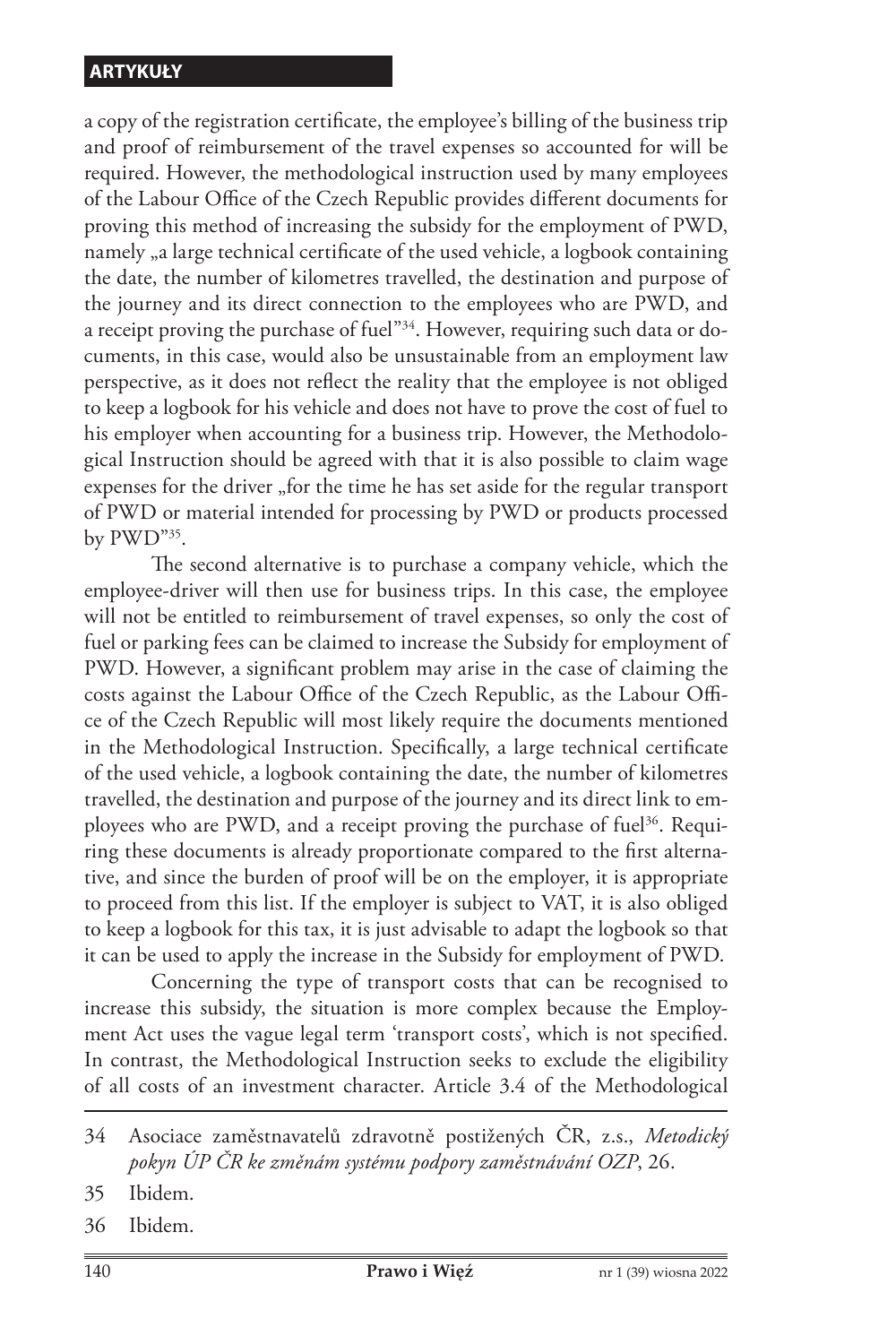Instruction lists non-allowable expenses for the increase in question since they <sub>"</sub>cannot be shown to be related to a specific journey to and from the workplace or to a specific journey with materials or finished products". However, other legislation dealing with transport costs may support this argument.

For example the possibility to apply a flat-rate transport subsidy under Section 24(2)(zt) of the ITA. According to this provision, this flat-rate expenditure includes costs such as parking and fuel. However, the application of this flat rate does not affect the application of provable expenses related to the acquisition of the motor vehicle itself and the maintenance of its operability, such as the depreciation of tangible assets, repair costs, insurance premiums, maintenance costs, etc. On the other hand, the statutory wording of Section 78a(12)(b) of the Employment Act, does not exclude the application of investment costs to increase the employment subsidy for employment of PWDs. Thus, from one perspective, there can be an unjustified refusal to claim certain types of investment costs which can only be incurred in connection with the employment of employees who are disabled (e.g. the purchase of a vehicle). However, from the second perspective, it is difficult to imagine proving a link between, for example, the acquisition of a vehicle and the employment of such employees. This problem could be eliminated by a change of positive legislation, which would provide the burden of proof of the employer in the protected labour market on the costs claimed by him to grant the subsidy and its increase under the provisions of Section 78a of the Employment Act and to exclude the claiming of any investment costs to claim the increase in the employment subsidy for employment of PWD, thereby heal the current administrative behaviour, which is not supported by positive law.

The final alternative is to outsource the activities, where, in the case of proving transport costs to increase the transport subsidy for employees who are PWDs, a contract with an external carrier is likely to be required, which should show a clear link from the provision of the activities relevant to this method of increasing the employment subsidy for employment of PWDs, a tax document issued by the external carrier and proof of payment for this service. However, these documents should be tailored to the expected proceeds of the Labour Office of the Czech Republic, which will most likely require proof of a specific contractor-provided trip with the relevant employees, e.g. by attaching a tax document showing that the transport was carried out concerning specific employees.

## **6. Relation of the employment subsidy for employment of PWD to income taxes**

It is clear from the nature of the Subsidy for employment of PWD that it affects the employer's income. Therefore, the provision of this subsidy from public budgets should also be seen in a tax context, primarily from the perspective of income taxes. Taxation in the case of an employer who is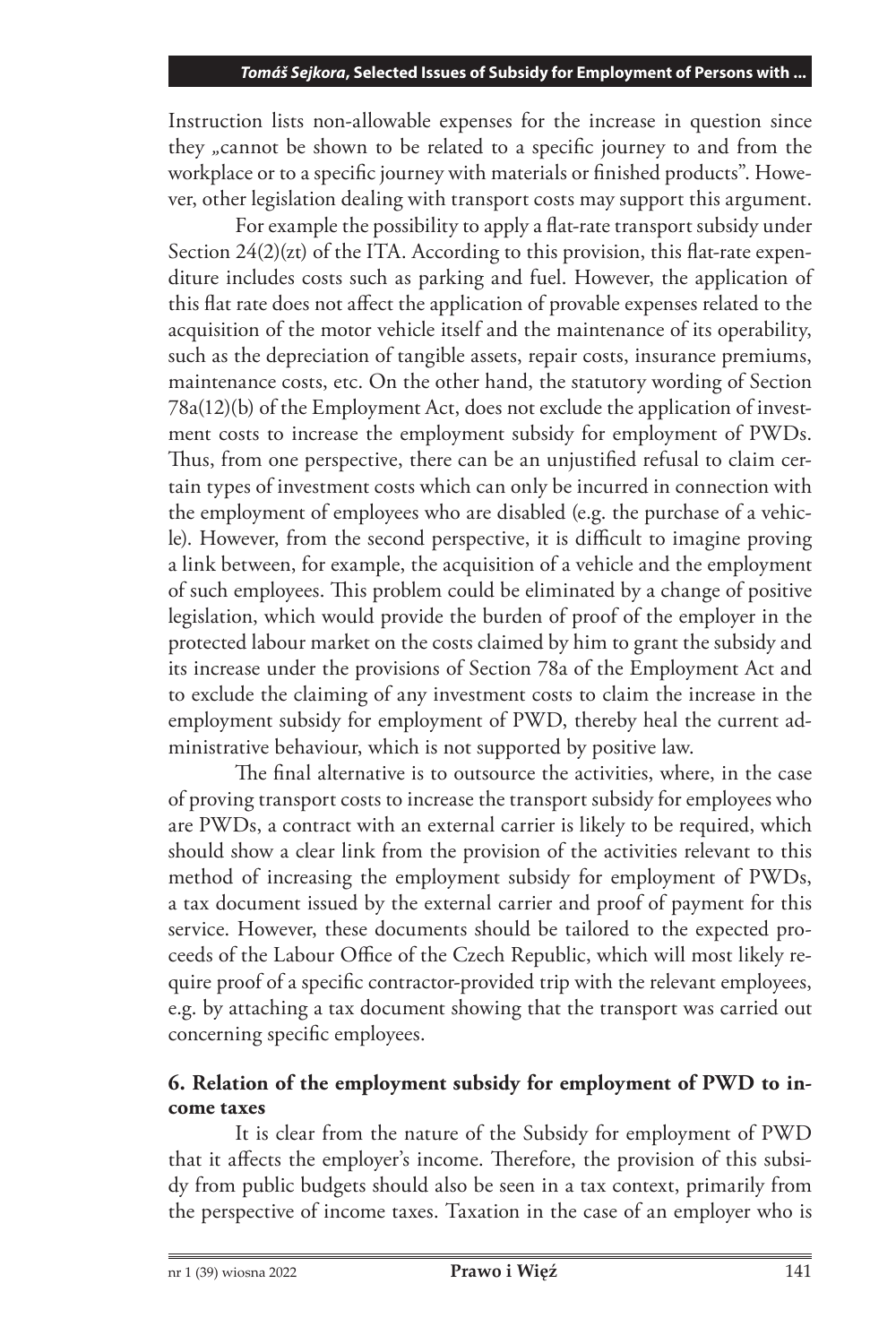a natural person is easy, as the subsidy for employment of PWD is exempt from personal income tax under the provisions of Section 4(1)(u) of Act No. 586/1992 Coll., on Income Taxes ("ITA").

As regards the contribution to support the employment of PWD in the protected labour market, the principle of taxation of this contribution is different from the perspective of income taxation of legal entities that are not public benefit taxpayers<sup>37</sup>. Income taxes are generally based on the principle of tax symmetry<sup>38</sup>, which is, however, distorted in the case of personal income tax and corporate income tax for some public benefit taxpayers $39$  due to the exemption of subsidies. The meaning of tax symmetry is the postulate that only expenses that are materially and temporally related to taxable income can be claimed as tax-deductible expenses<sup>40</sup>.

For the application of tax symmetry for corporate income tax, the provisions of Section 23(5) of the ITA and Section 25(1)(i) of the ITA are therefore decisive. According to these provisions, in principle, expenses incurred on income that is not subject to tax, on income that is exempt from tax or not included in the tax base cannot be recognised as expenses incurred to achieve, secure and maintain income. In other words, expenses incurred in connection with the acquisition of exempt or non-exempt income cannot be claimed as tax-deductible.

If the Subsidy for employment of PWD as an operating subsidy is exempt from corporate income tax, the above provisions would have to result in a proportionate reduction in the expenditure incurred by the employer to generate that income, i.e. including wage costs, to determine the tax base. Therefore, a scheme is applied according to which the operating subsidy will be included in the income of the relevant accounting unit and will be taxed by the employer as income. At the same time, the employer, in the form of a legal entity, will not be forced to proportionately reduce otherwise tax- -deductible expenses in connection with the receipt of this subsidy and will claim these expenses at the standard unreduced rate. Although the Ministry

- 37 Compare section 18a(1)(b) of the ITA.
- 38 Petra Snopková, "Odpočet na podporu výzkumu a vývoje a jeho možné problémy v praxis", [in:] *DNY PRÁVA 2016 – DAYS OF LAW 2016*  Část *II. Rekodifikace daní z příjmů (90 let od Englišovy daňové reformy)*, ed. Petr Mrkývka, Damian Czudek a Jiří Valdhans (Brno: Masarykova univerzita, 2017), 308.
- 39 Compare section 18a(5) of the ITA.

40 See Michal Liško, "Příjmy spadající pod čl. 7 Evropské charty místní samosprávy a výdaje na ně", [in:] *DNY PRÁVA 2016 – DAYS OF LAW 2016* Část *II. Rekodifikace daní z příjmů (90 let od Englišovy daňové reformy)*, ed. Petr Mrkývka, Damian Czudek, Jiří Valdhans (Brno: Masarykova univerzita, 2017), 192.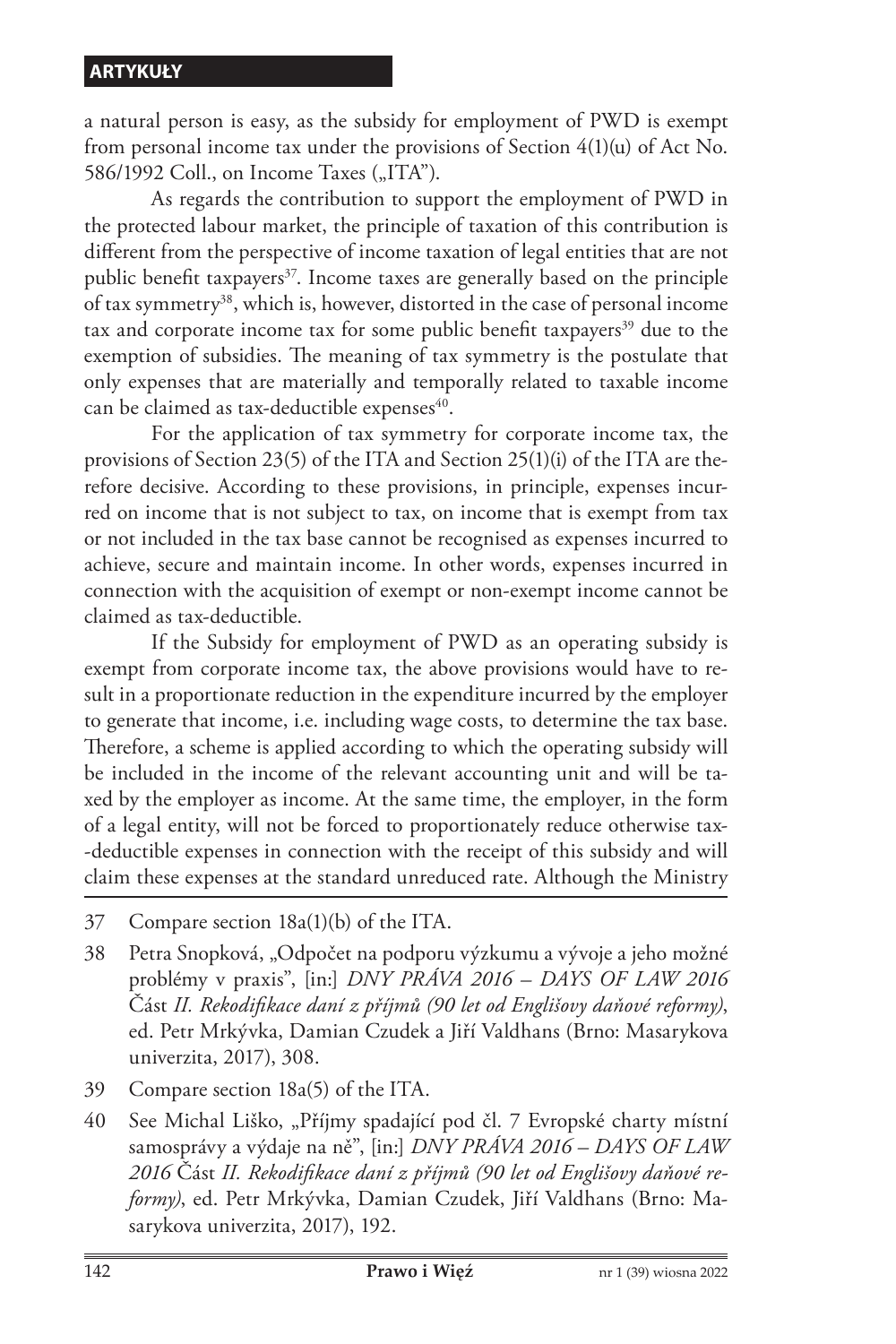of Finance of the Czech Republic is aware that this approach does not fully preserve tax symmetry in comparison with natural persons and legal entities that are public benefit taxpayers, unfortunately, the elimination of this unequal treatment of subsidies is being worked on only in the draft of the new Income Taxes Act<sup>41</sup>.

It can therefore be concluded that the contribution to support the employment of persons with disabilities on the protected labour market will, as income and revenue from an accounting perspective, enter the corporate income tax base as income. However, this conclusion applies only to operating subsidies, since in the case of an investment subsidy, the ITA provides for different procedures when dealing with an investment subsidy in connection with the determination of the input price of a depreciable tangible or intangible asset $42$ .

## **7. Relationship of the subsidy for the employment of PWD to VAT turnover**

Another tax regulation to which attention should be paid is Act No.  $235/2004$  Coll., on value-added tax (hereinafter referred to as the "VAT Act"), primarily from the perspective of assessing whether the provision of a subsidy to support the employment of PWD is a taxable supply and whether it enters a turnover. This Act defines turnover in the provision of Section 4a, according to which turnover for this Act means the aggregate of the consideration exclusive of tax, due to the taxable person for supplies made with the place of supply in the domestic territory if the consideration is for

- a) taxable supply,
- b) an exempt supply entitled to a tax deduction, or
- c) a supply exempt from tax without entitlement to a tax deduction pursuant to Sections 54 to 56a of the VAT Act, if they are not an ancillary activity carried out on an occasional basis.

It is therefore clear from the above definition of turnover that it includes only consideration for taxable supplies, exempt supplies with a right to deduction and exempt supplies collected without a right to deduction (e.g. income from the rental of immovable property). Consideration is defined by Section 4(1)(a) of the VAT Act as an amount of money or the value of a non- -monetary supply that is provided in direct connection with the supply and a subsidy to the price. However, the Subsidy for employment of PWD is only

<sup>41</sup> "Zápis z jednání Koordinačního výboru s Komorou daňových poradců ČR ze dne 17.6.2020", MFČR. [accessed: 9.08.2021]. https://www. financnisprava.cz/assets/cs/prilohy/d-prispevky-kv-kdp/ZAPIS\_KV\_ KDP-06\_2020.docx.

<sup>42</sup> Compare section 29(1) of the ITA.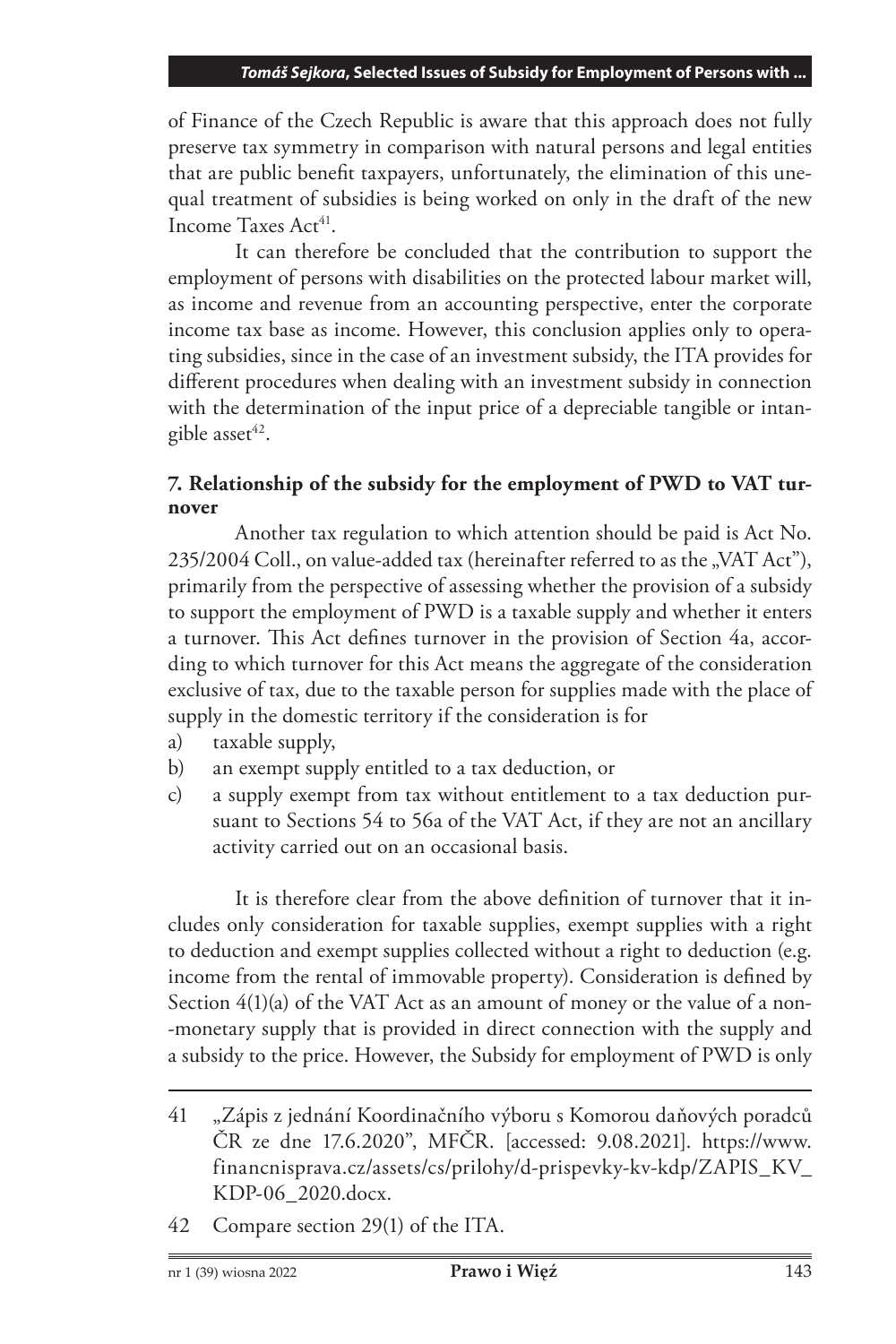an operating subsidy, not a price subsidy, otherwise, the subsidy would be provided in connection with the employer's obligation to provide its supplies at a discount from the price of the supply. Therefore, it can be summarized that the contribution to support the employment of PWD does not enter the turnover for the VAT Act.

Nor will the granting of this operating subsidy have any effect on the reduction or proportional application of the input VAT deduction. As the Supreme Administrative Court of the Czech Republic has concluded, it is possible to claim input VAT deduction also for expenses paid from this subsidy. According to the decision of this Court, "[t]he reimbursement by means of a subsidy must be regarded only as a source of financing, the purpose of the use of the benefit in question being the only determinant of the amount of the claim. This premise is, according to the Supreme Administrative Court, absolutely crucial in the present case. If the received taxable supply is used exclusively for a taxable activity (section 72(2)(a) of the VAT Act), then the taxpayer is fully entitled to deduct input VAT even if the subsidy provider reimburses the taxable supply received at 100 percent<sup>"43</sup>.

It is therefore also the case that the payment of the subsidy to support the employment of people with disabilities on the protected labour market should not result in a reduction or proportional application of the input VAT deduction.

## **8. Calculation of the coefficient for determining the subsidy increase**

A fundamental practical problem, which is crucial both for the Labour Office of the Czech Republic and for the claimants themselves, is the fact that the Subsidy for employment of PWD is applied for via an electronic form prepared by the Ministry of Labour and Social Affairs of the Czech Republic<sup>44</sup>. Indeed, this form uses the term "Average quarterly recalculated number of employees who are PWD subjects to the increase in the subsidy", which is not a legal concept established by generally binding legislation. Although the Employment Act and Decree No.518/2004 Coll., which implements the Employment Act, deal with the issue of the contribution to the employment of PWD, neither of these legal regulations uses the term "Average quarterly recalculated number of employees who are PWD to whom the increase in the contribution applies". On the contrary, these regulations work only with the legal terms "Average quarterly recalculated number of employees" and "Average annual recalculated number of employees".

<sup>43</sup> Judgment of the Supreme Administrative Court of the Czech Republic of 10 October 2013, No 9 Afs 8/2013-42.

<sup>44</sup> This form is available from https://www.mpsv.cz/-/zadost-o-prispevekna-podporu-zamestnavani-osob-se-zdravotnim-postizenim-na-chranenem-trhu-prace.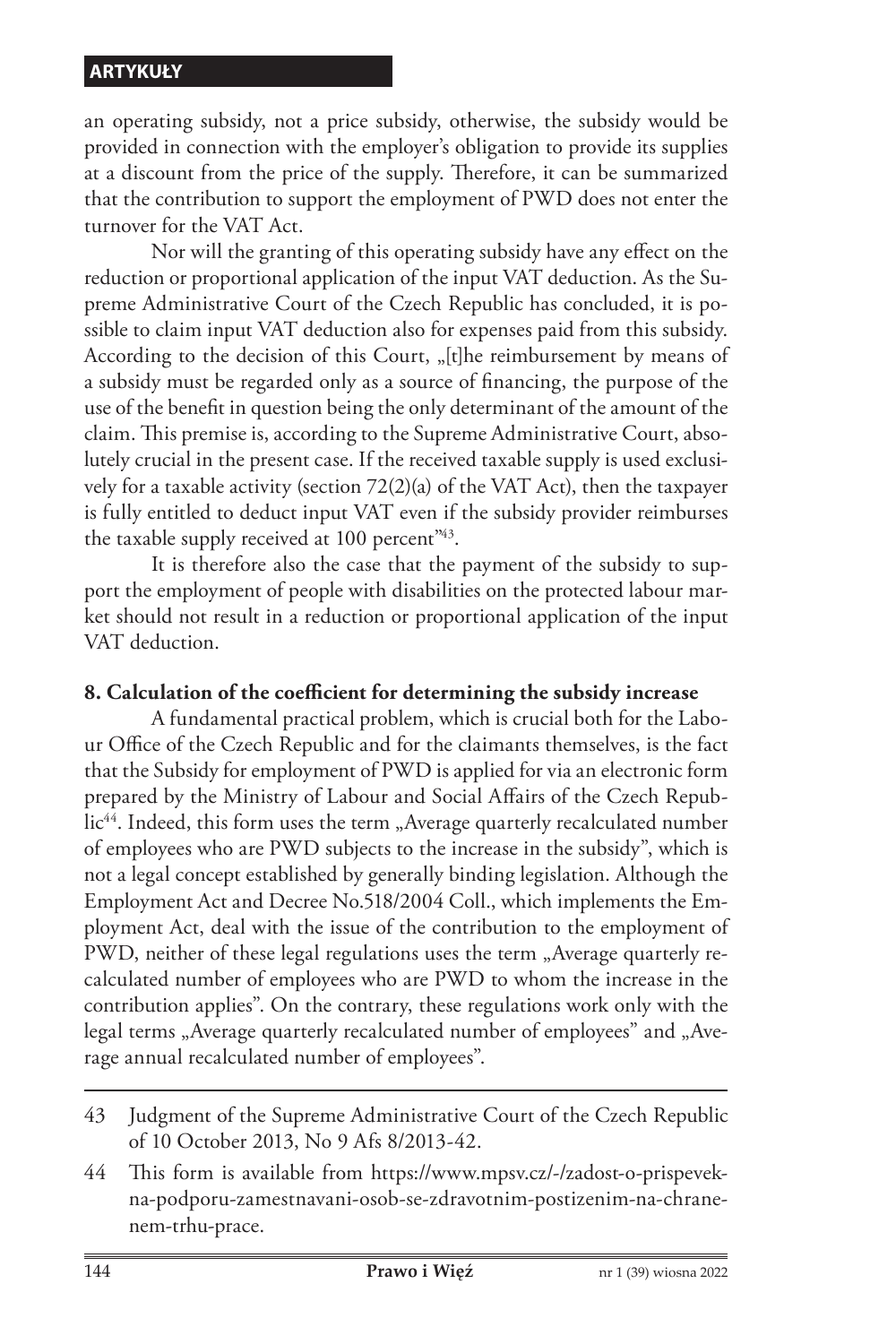It is therefore quite evident that the term "Average quarterly recalculated number of employees who are PWD subjects to the increase in the subsidy" is a term introduced only by the above-mentioned application form of the Ministry of Labour and Social Affairs of the Czech Republic. In addition to this fact, it is also necessary to take into account the fact that the contribution to support the employment of persons with disabilities on the protected labour market is a non-standard subsidy within the meaning of Section 3(a) of Act No. 218/2000 Coll., on Budgetary Rules and on Amendments to Certain Related Acts, since, as stated in the explanatory memorandum to the Employment Act, it is an entitlement payment to which the employer is entitled if the conditions set out by law are fulfilled.

If we also take into account the recent decisions of the Constitutional Court concerning form submissions in the tax area, it is quite obvious that the form cannot extend the scope of a person's obligations beyond the scope established by generally binding legislation, i.e. in violation of the constitutionally established reservation of the law in Article 2(4) of the Constitution, Article 2(3) and Article 4(1) of the Charter. According to the Constitutional Court,<sup>45</sup> the law must provide at least a general framework of the data that can be requested through the form, which, however, cannot be so general as to preclude any abstract review of constitutionality by the Constitutional Court. It is then up to the implementing legislation (a decree of the relevant ministry) to determine the specific data that can be requested by the form. The Constitutional Court emphasizes that it has to be done in the form of legal regulation, and therefore it is not possible to expand the scope of the data with a separate form.

While this fact alone would not be so fundamental, the crux of the problem lies in how the form handles this term. This form uses the term "Average quarterly recalculated number of employees who are PWD subjects to the increase in the subsidy" to determine an additional "Coefficient for determining the amount of claimed costs" not governed by generally binding legislation. This coefficient, calculated in the manner identified by the application form, results in an overall adjustment to the maximum amount of the applicable increase in the Subsidy for employment of PWD. The form therefore arbitrarily determines, without any support in generally binding legal regulations, the amount of the increase in the employment subsidy for employment of PWD that can be applied. Therefore, if the administrative authority relies solely on this form without complying with the generally binding legal provisions, it may render the decision issued by this administrative authority unlawful. This is especially the case if the application of the so-called coefficient for determining the amount of claimed costs limits the employer's

<sup>45</sup> Compare ruling of the Constitutional Court of 6 December 2016, Case No. Pl. ÚS 32/15.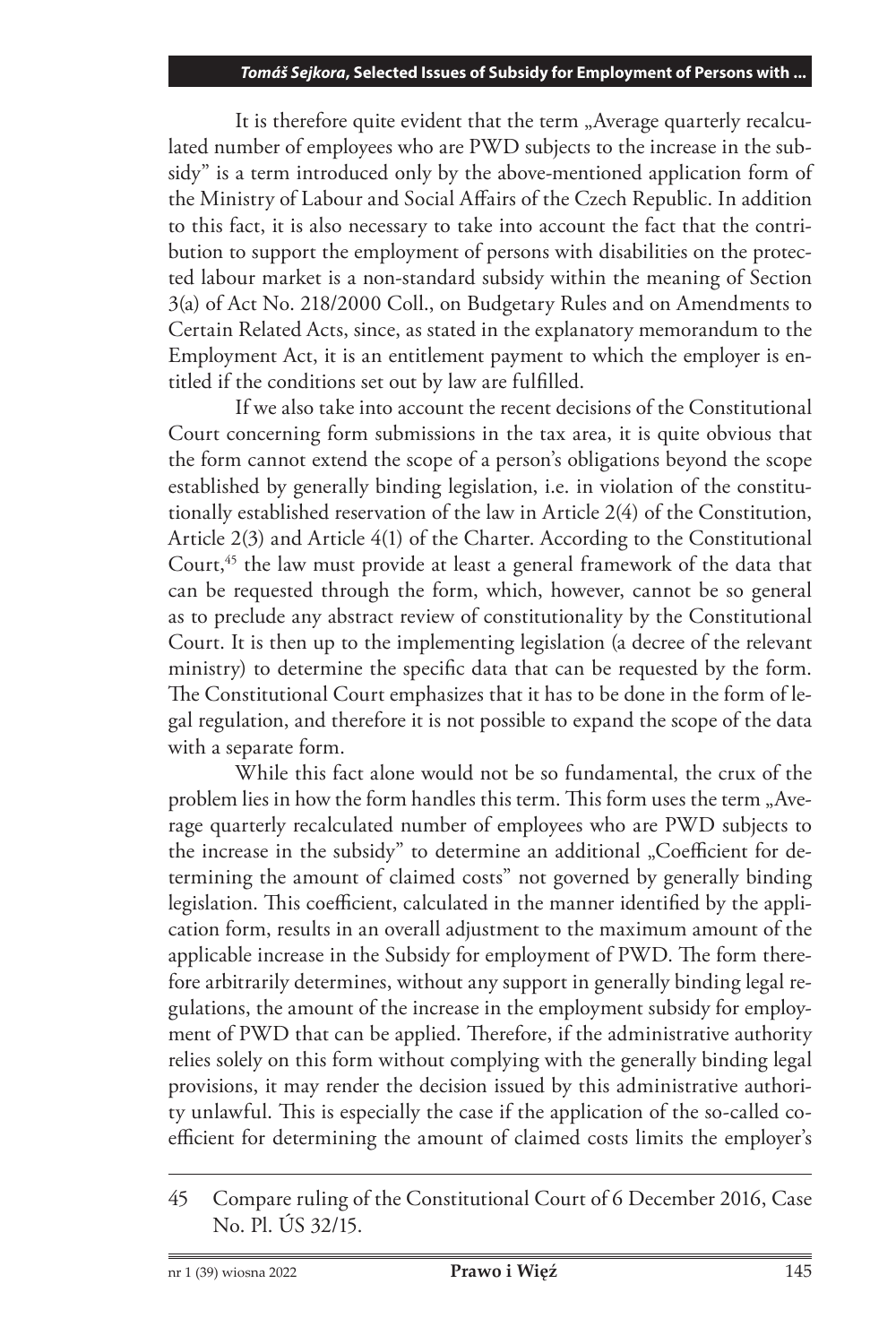entitlement to an increase in the Subsidy for employment of PWD in violation of the Employment Act.

However, this is not the end of the difficulties of applying the form- -required "Average quarterly recalculated number of employees who are PWD subjects to the increase in the subsidy". Another problem is the lack of clarity on how to quantify this value. There are two ways of interpreting the term "Average quarterly recalculated number of employees who are PWD subjects to the increase in the subsidy", based on either a categorical or a subjective approach. The categorical approach is based only on a general categorisation of employees into PWD, a person with medical disadvantages and others. The subjective approach, on the other hand, is based on an assessment of whether a particular employee may have been subject to the benefit in a particular case.

However, the subjective approach encounters an inappropriate construction of the form itself and the aforementioned terms, which have no support in generally binding legal regulations. Indeed, the Employment Act is based on subjective criteria, where it assumes that, for example, the wage costs of job assistants or operational employees were spent on those activities of those employees that directly or indirectly affect the assistance to employees who are PWD. However, the role of the "Average quarterly recalculated number of employees who are PWD covered by the increase in the subsidy", and therefore the "Coefficient for determining the amount of claimed costs", is based on the objectification of this activity leading to a logical categorisation, i.e. a categorical approach. This coefficient was created only and precisely to create a mechanism for not examining a subjective criterion, i.e. whether, for example, a specific operational employee assisted employees who are PWD, thus easing the situation on the part of the Labour Office of the Czech Republic when checking and also on the part of the employer when proving entitlement to a contribution to the employment of PWD.

In contrast, the categorical approach is to interpret the term "Average quarterly recalculated number of employees who are PWD subject to the increase in the subsidy" as merely identifying the category of employees who are PWD to be included in this special recalculated number. This is due to the terminology of the Employment Act since according to the provisions of Section 67(2) of this Act, persons with disabilities (i.e. PWD) are natural persons who are recognised by the social security authority as disabled in the third degree, disabled in the first or second degree or disabled. The "covered by the increase" part of the term "Average quarterly recalculated number of employees who are PWD covered by the increase" is used according to this approach for the reason that otherwise this special recalculated number would have to include the hours worked (as well as the unworked hours specified by the implementing decree to the Employment Act) by PWD who are not disabled but only people with medical disadvantages. According to the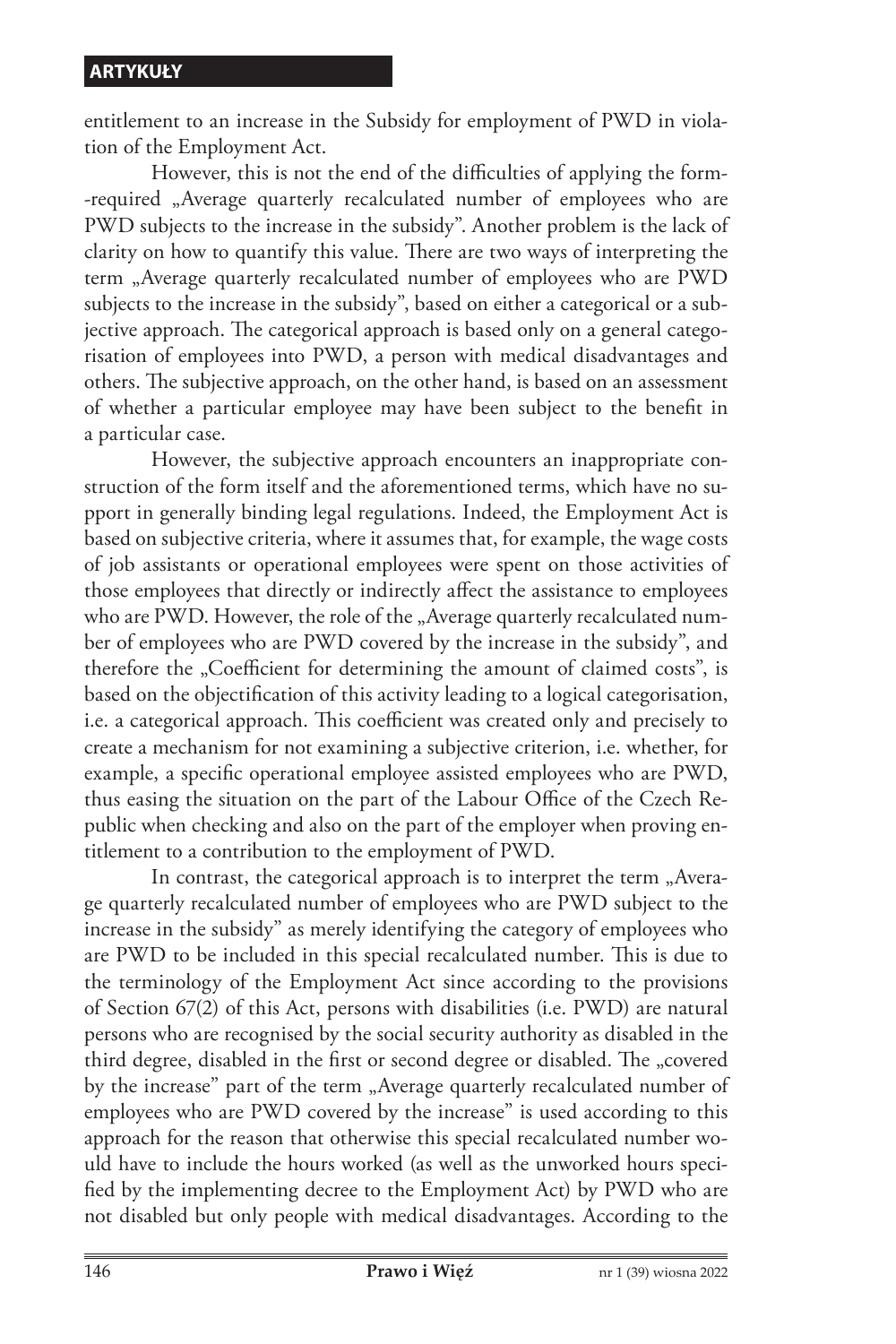provisions of Section 78a(3) and (12) of the Employment Act, it is excluded that the increase in the employment subsidy for employment of PWDs is also granted to persons with medical disadvantages.

It follows from the above that the application form for the employment subsidy for employment of PWD requires applicants to provide values, which the form subsequently recalculates, but in a way, and above all with consequences, which are not foreseen by the Employment Act or the implementing legislation. This approach to the design of the content of this form by the Ministry of Labour and Social Affairs of the Czech Republic is justified because the design of the subsidy itself is not optimal, but unfortunately, it may lead to the fact that the decision to provide the employment subsidy for employment of PWD could subsequently be found illegal by the courts.

## **9. Conclusion**

For quite a long time now, the subsidy for employment of PWD has been one of the tools that the Czech Republic can use to influence the labour market participation of disabled people. Nevertheless, there are several partial problems associated with the provision of this subsidy, manifested in inconsistent administrative behaviour of public authorities and uncertainty in the legality of the procedure of applicants for this subsidy. As far as tax issues are concerned, the situation here can be clearly distinguished through the correct classification of the Subsidy for employment of PWD under operating subsidies. As a result of this sub-classification, it is then clear that the operating subsidy will not enter into turnover for VAT purposes. Nevertheless, it is possible to find that there is no uniform agreement across the financial administration as to whether or not to include this contribution in turnover. In the case of corporate income tax, the situation is more problematic, as there is a breach of tax symmetry between legal entities, legal entities that are public benefit taxpayers and natural persons. However, the result is that, for legal persons, this subsidy must enter the tax base as income, with the result that any expenses related to the financing of the activity for which the contribution is granted will also be eligible for such a legal person.

However, the administrative behaviour of the Labour Office of the Czech Republic poses a fundamental problem for general practice. First, this public authority requires that the application for an employment subsidy for the employment of PWD should be submitted via an electronic form prepared by the Ministry of Labour and Social Affairs of the Czech Republic, the content of which, however, does not comply with the Employment Act. Through the filling in of data and coefficients unknown to the law, the amount of this subsidy is thus adjusted in individual applications in a way not foreseen by law, which in the light of recent case law of the Constitutional Court in the area of tax form submissions raises the question of the legality of this procedure of the state administration. However, the behaviour of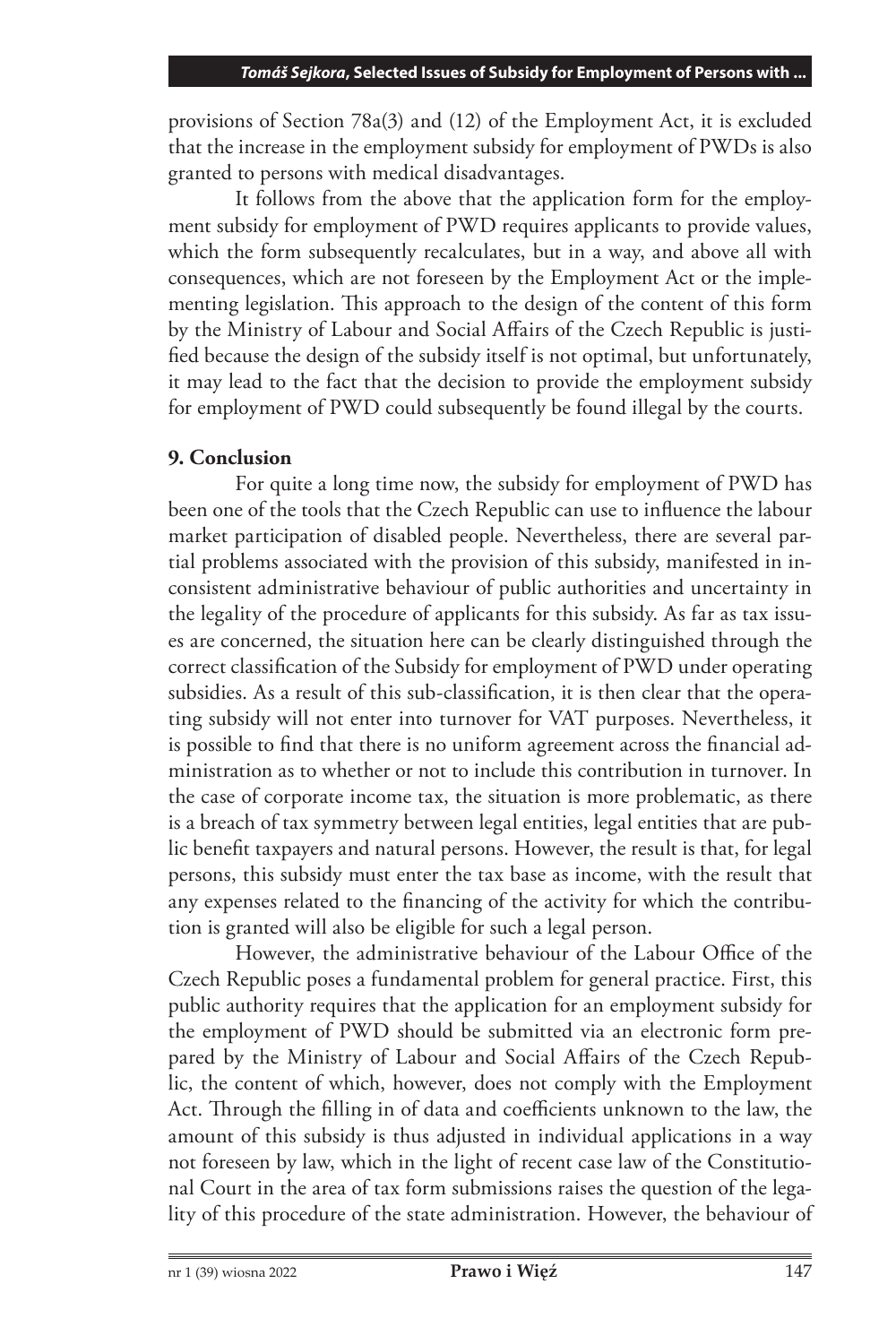the Labour Office is at least uniform on this issue. This cannot be said about the approach to the assessment of claims for an increase in the employment subsidy for the employment of PWD. The basic problem is the fact that the Labour Office of the Czech Republic has adopted as an internal instruction a document created by a private association, even though it comes from the employers of PWD. One can only assume to what extent a rigorous legal analysis was behind the creation of this document, however, the conclusions of this document often do not correspond to the systematics or the purpose of the relevant legal regulation of the Employment Act. For example, it cannot be assumed that an operational employee would have to be employed by an employer in the protected labour market for that employer to claim an increase in the employment subsidy for employment of PWDs in respect of the wage costs of the operational employee since the Employment Act allows for the claiming of an increase in the subsidy in respect of wage costs, which is a broader term than just the cost of the employee's work under the employment contract. A similar problem also persists for another expenditure eligible for claiming an increase in the Subsidy for the employment of PWD, namely transport costs.

In practice, it would therefore be beneficial for the Labour Office of the Czech Republic to unify its administrative behaviour across its branches, for example by retraining its employees or creating its methodology for contributing to the employment of PWDs. In such a case, it would not occur that even within the same branch of the Labour Office of the Czech Republic, different officials would approach applications for this benefit differently. Also, the creation of a methodology of their own, with which they would optimally acquaint employers in the protected market, would help to stabilize this market, since employers in the protected labour market are highly dependent on the timely provision of this subsidy and any delay caused by clarifying specific requirements not foreseen by law for filling out the application for evidence may have a fatal consequence for them. It is also primarily in the interest of the State that there should be stable businesses specialising in the employment of disabled people who would otherwise not find employment in the labour market.

#### **Bibliography**

- Steinichová Ladislava et al., *Zákon o zaměstnanosti. Komentář*. Prague: Wolters Kluwer ČR, 2010.
- Karfíková Marie et al., *Teorie finančního práva a finanční vědy*. Prague: Wolters Kluwer ČR, 2017.
- Asociace zaměstnavatelů zdravotně postižených ČR, z.s. *Metodický pokyn ÚP ČR ke změnám systému podpory zaměstnávání OZP*. Prague: AZZP ČR, 2018.